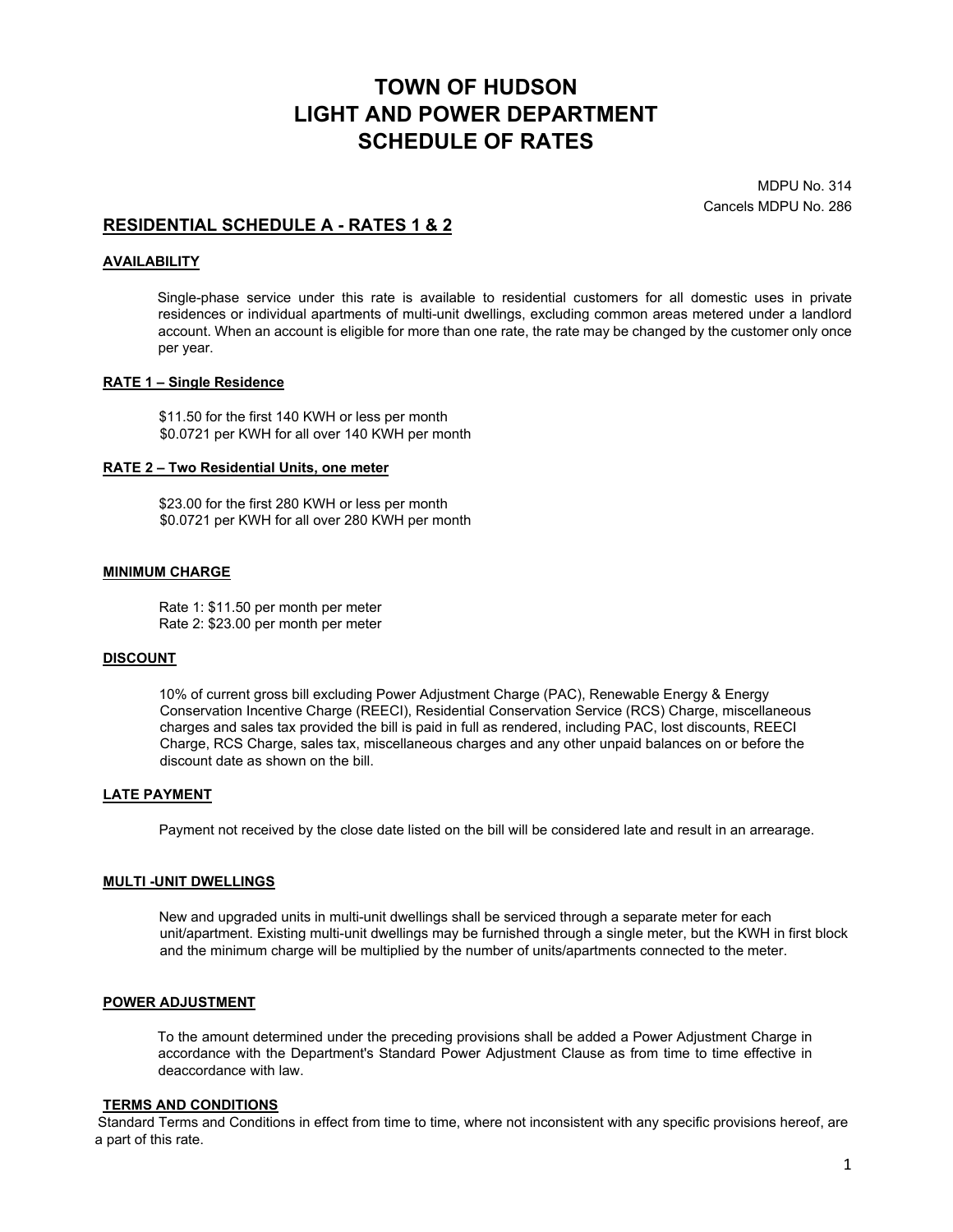# **TOWN OF HUDSON LIGHT AND POWER DEPARTMENT SCHEDULE OF RATES**

MDPU No. 315 Cancels MDPU No. 307

# **COMMERCIAL SCHEDULE G - RATE NO. 5**

#### **AVAILABILITY**

Service under this rate is available to businesses for the purpose of **space heating, air conditioning and water heating only**. Heating, air conditioning and water heating equipment must be permanently installed and electricity must be the sole source of energy for these purposes. The Department reserves the right to inspect the installation to confirm permanent status.

The Department reserves the right to provide, own and maintain suitable time switches or relays designed to control the operation of the hot water heater and will furnish energy for not less than 20 hours a day.

The customer shall provide a separate circuit for the water heater, of ample capacity and designed for 240V or 208V operation, to which no equipment other than the water heater shall be connected.

Energy provided under this rate is not available for any other purposes. Energy for all other purposes will be supplied through a separate meter. Rate available only to existing accounts currently billed under this rate. When an account is eligible for more than one rate, the rate may be changed by the customer only once per year.

# **RATE**

\$9.01 for the first 10 KWH or less per month \$0.0736 per KWH for all over 10 KWH per month

#### **MINIMUM CHARGE**

\$9.01 gross per month per meter

#### **DISCOUNT**

10% of current gross bill excluding Power Adjustment Charge (PAC), Renewable Energy & Energy Conservation Incentive Charge (REECI), Residential Conservation Service (RCS) Charge, miscellaneous charges and sales tax provided the bill is paid in full as rendered, including PAC, lost discounts, REECI Charge, RCS Charge, sales tax, miscellaneous charges and any other unpaid balances on or before the discount date as shown on the bill.

#### **LATE PAYMENT**

Payment not received by the close date listed on the bill will be considered late and result in an arrearage.

#### **POWER ADJUSTMENT**

To the amount determined under the preceding provisions shall be added a Power Adjustment Charge in accordance with the Department's Standard Power Adjustment Clause as from time to time effective in accordance with law.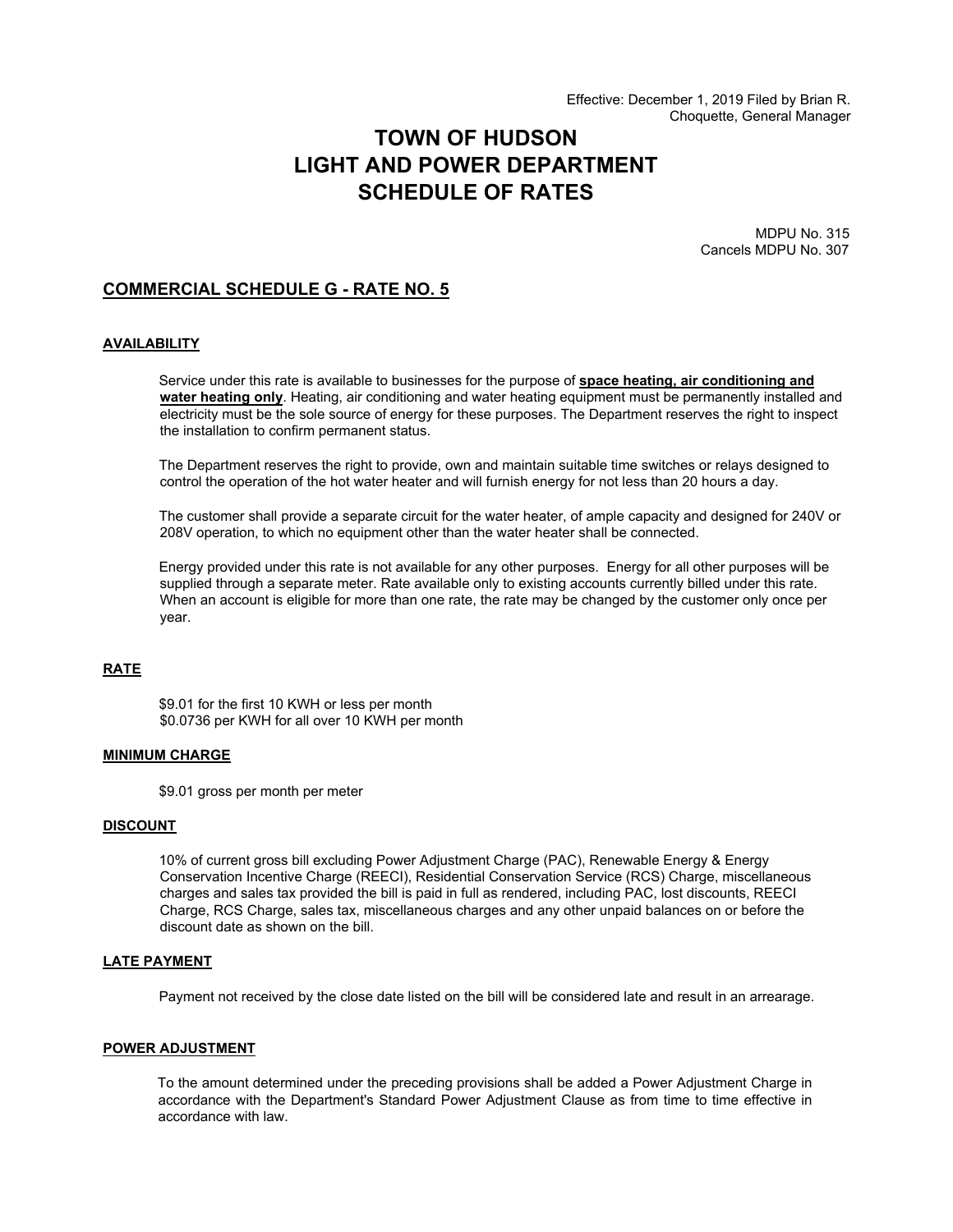#### **TERMS AND CONDITIONS**

Standard Terms and Conditions in effect from time to time, where not inconsistent with any specific provisions hereof, are a part of this rate.

> Effective: December 1, 2019 Filed by Brian R. Choquette, General Manager

 1 MDPU No. 316 Cancels MDPU No. 288

# **RESIDENTIAL ELECTRIC HOT WATER HEATER SCHEDULE -E- RATE NO. 6**

### **AVAILABILITY**

Single-phase service under this rate is available to residential customers with a Department-approved water heater of no less than 50 gallons capacity in private residences or individual apartments of multi-unit dwellings excluding common areas. All non-electric water heaters, except solar, must be disabled and removed from the premises. When an account is eligible for more than one rate, the rate may be changed by the customer only once per year.

#### **RATE**

\$11.50 for the first 140 KWH or less per month \$0.0707 per KWH for the next 360 KWH per month \$0.0352 per KWH for the next 550 KWH per month \$0.0707 per KWH for all over 1050 KWH per month

### **WATER HEATING ALLOWANCE**

All services with an approved electric water heater or in continuous use as the sole source of hot water supply will receive a maximum of 550 KWH @ \$0.03 cents as a water heater allowance. This 550 KWH will be billed after the first 500 KWH per month has been billed.

An approved type of electric water heater for the purpose of this clause is a two element interlocking limited demand storage water heater of a standard NEMA approved manufacture and having a capacity of not less than 50 gallons and a design voltage of 240V or 208V.

The Department reserves the right to inspect the premises to confirm equipment meets the requirements of this rate and to provide, own and maintain suitable time switches or relay designed to control the operation of the hot water heater and will furnish energy for not less than 20 hours a day. The customer shall provide a separate circuit for the water heater, of ample capacity and designed for 240V or 208V operation, to which no equipment other than the water heater shall be connected.

In case of a combination electric range and electric water heater installation, or the addition of a water heater to an existing electric range installation, a limiting switch may be furnished by the Department and installed by the customer's electrician, at the expense of the customer.

### **REQUIREMENTS FOR THE INSTALLATION OF RANGES AND WATER HEATERS**

#### Electric Range Requirements:

Only ranges of 240V or 208V, as approved by the Underwriter's Laboratory and installed in accordance with Department and National Electric Code requirements will be accepted by this Department for installations on its system.

#### Water Heater Requirements:

Only Water Heaters of 240V or 208V and a minimum of 50-gallon capacity as approved by the Underwriter's Laboratory and installed in accordance with the requirements of the National Electric Code and meeting the following requirements of this Department will be accepted by this Department for installation on its system:

a. Elements shall be so wired that only one element will operate at one time.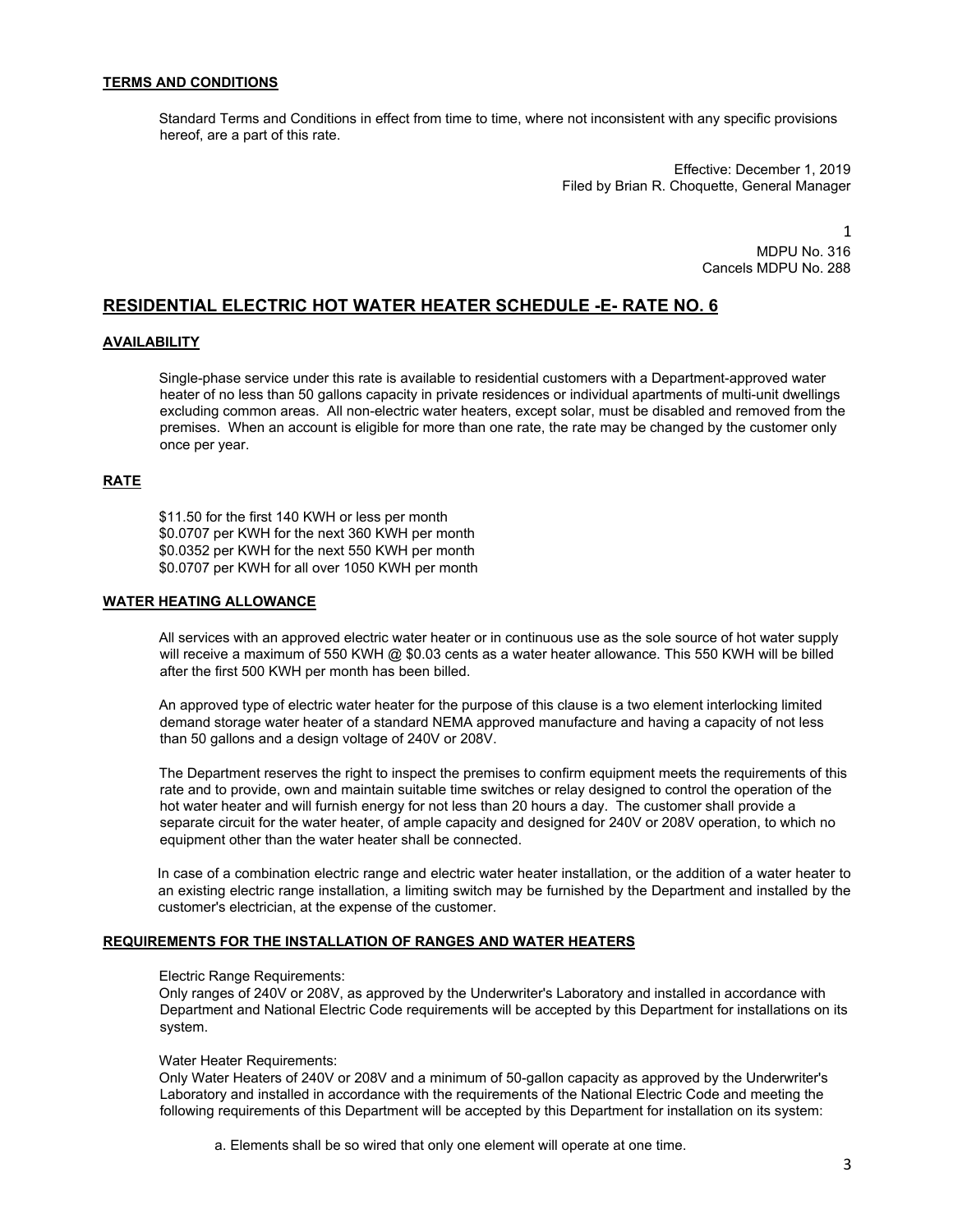b. In the case of a combination electric range and electric water heater installation, or the addition of a water heater to an existing electric range installation, a limiting switch may be furnished at the Department's discretion and installed by the customer's electrician, at the expense of the customer.

### **MINIMUM CHARGE**

\$11.50 per month per meter

### **DISCOUNT**

10% of current gross bill excluding Power Adjustment Charge (PAC), Renewable Energy & Energy Conservation Incentive Charge (REECI), Residential Conservation Service (RCS) Charge, miscellaneous charges and sales tax provided the bill is paid in full as rendered, including PAC, lost discounts, REECI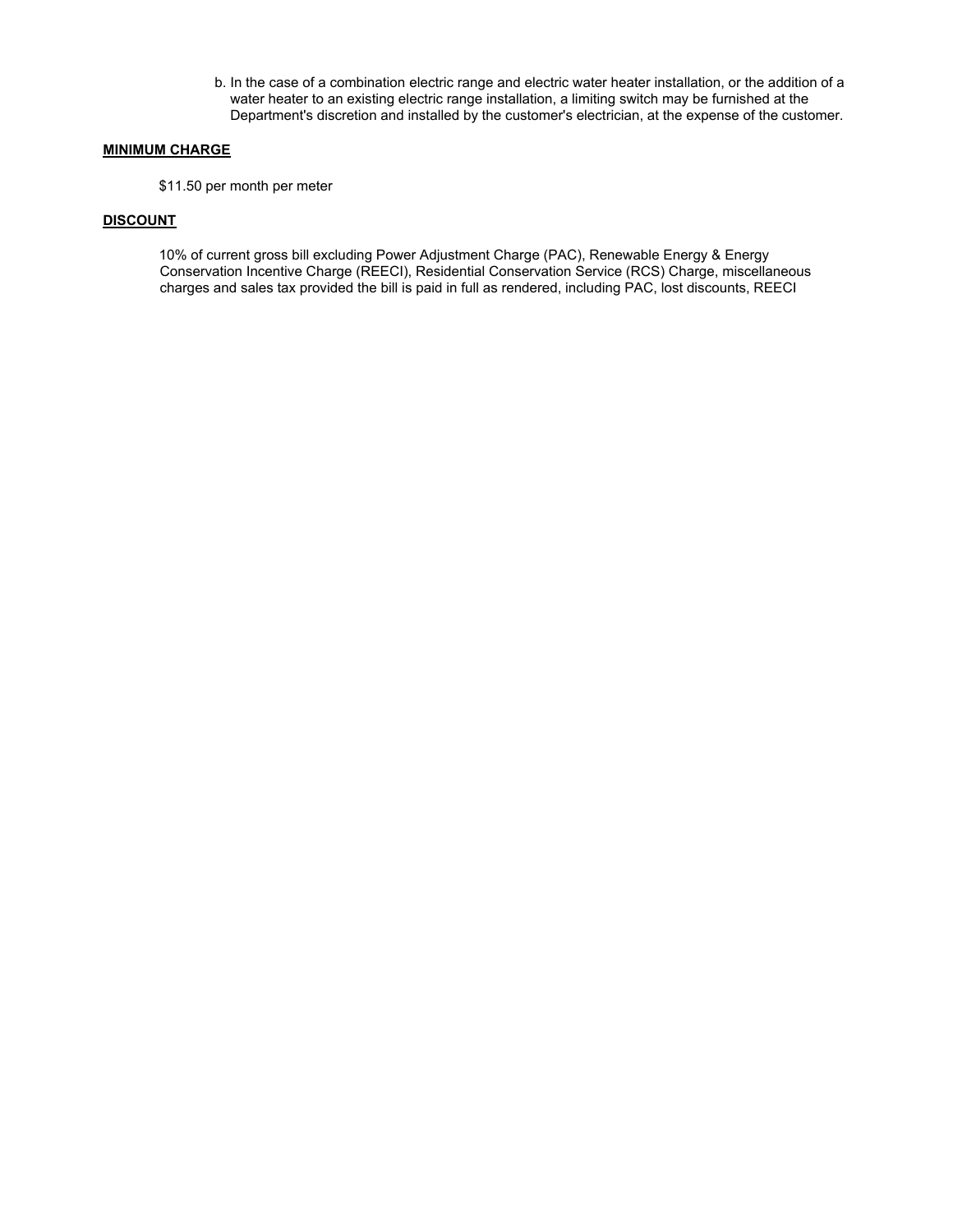Charge, RCS Charge, sales tax, miscellaneous charges and any other unpaid balances on or before the discount date as shown on the bill.

## **LATE PAYMENT**

Payment not received by the close date listed on the bill will be considered late and result in an arrearage.

## **MULTI -UNIT DWELLINGS**

New and upgraded units in multi-unit dwellings shall be serviced through a separate meter for each unit/apartment. Existing multi-unit dwellings may be furnished through a single meter, but the KWH in the first block and the minimum charge will be multiplied by the number of units/apartments connected to the meter.

## **POWER ADJUSTMENT**

To the amount determined under the preceding provisions shall be added a Power Adjustment Charge in accordance with the Department's Standard Power Adjustment Clause as from time to time effective in accordance with law.

### **TERMS AND CONDITIONS**

Standard Terms and Conditions in effect from time to time, where not inconsistent with any specific provisions hereof, are a part of this rate.

> Effective: December 1, 2019 Filed by Brian R. Choquette, General Manager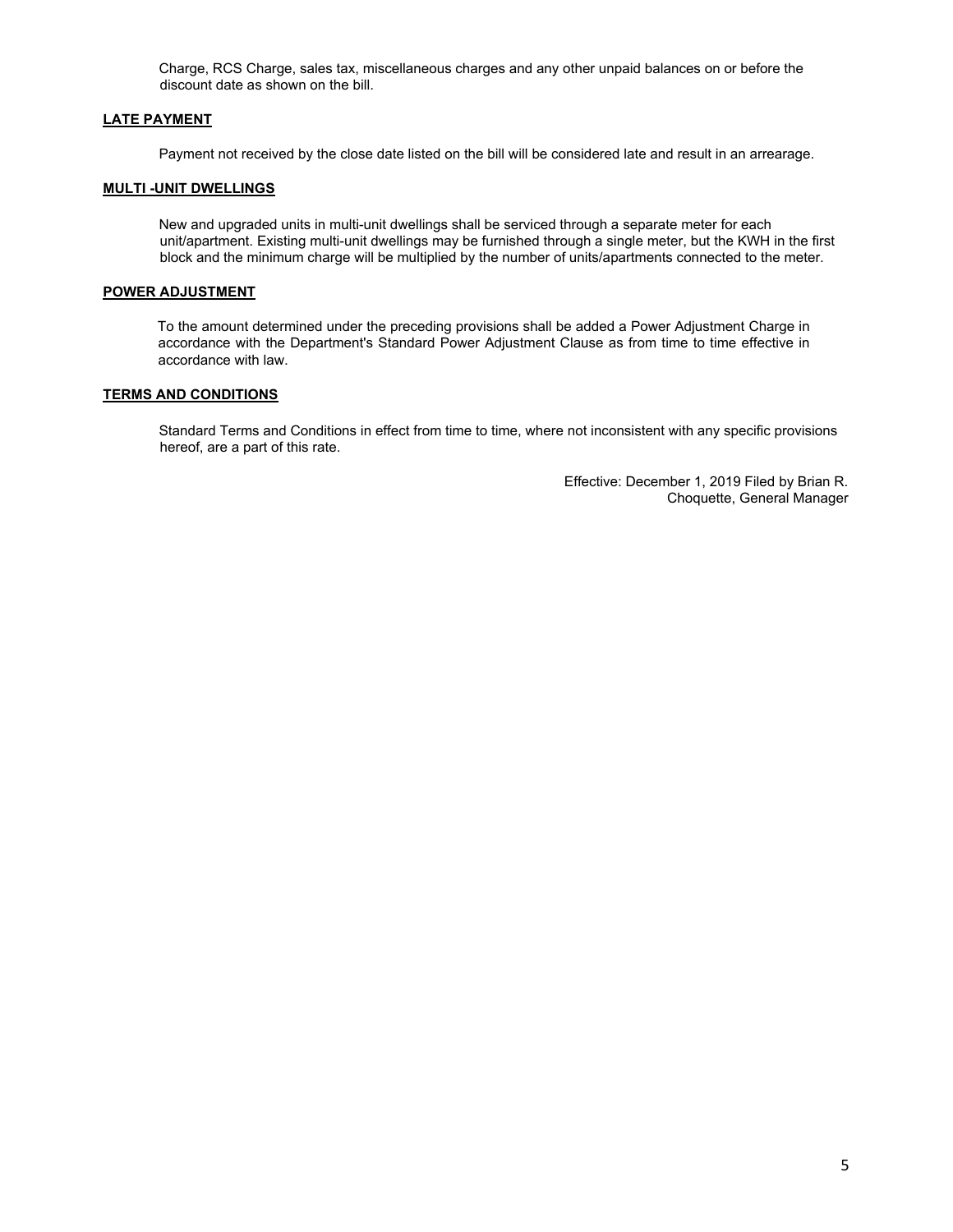# **RESIDENTIAL ALL ELECTRIC SCHEDULE- F - RATE NO. 7**

### **AVAILABILITY**

For residential customers for all purposes that meet the conditions listed below. Service under this rate is furnished through one meter for an individual residence or individual apartment (excludes common areas of multi-unit dwellings). When an account is eligible for more than one rate, the rate may be changed by the customer only once per year.

#### **CONDITIONS**

- 1. Electric space heating equipment must be permanently installed and all other heating equipment must be removed from premises or permanently disabled. Further, electricity or solar must be the only source of energy for all purposes. Insulation conforming to the Department's standards must be installed.
- 2. A customer's entire energy requirements must be supplied under this rate and through a single meter.
- 3. This rate is not available for resale.
- 4. The Department may require that electric water heaters, space heating equipment and other major electrical loads be time controlled to restrict operation during peak periods. 5. The Department reserves the right to inspect the residence to confirm eligibility.

### **RATE**

\$11.50 for the first 140 KWH or less per month \$0.0707 per KWH for the next 360 KWH per month \$0.0352 per KWH for the next 550 KWH per month \$0.0652 per KWH for all over 1050 KWH per month

#### **MINIMUM CHARGE**

\$11.50 gross per month, per meter

#### **DISCOUNT**

10% of current gross bill excluding Power Adjustment Charge (PAC), Renewable Energy & Energy Conservation Incentive Charge (REECI), Residential Conservation Service (RCS) Charge, miscellaneous charges and sales tax provided the bill is paid in full as rendered, including PAC, lost discounts, REECI Charge, RCS Charge, sales tax, miscellaneous charges and any other unpaid balances on or before the discount date as shown on the bill.

#### **LATE PAYMENT**

Payment not received by the close date listed on the bill will be considered late and result in an arrearage.

#### **POWER ADJUSTMENT**

To the amount determined under the preceding provisions shall be added a Power Adjustment Charge in accordance with the Department's Standard Power Adjustment Clause as from time to time effective in accordance with law.

#### **TERMS AND CONDITIONS**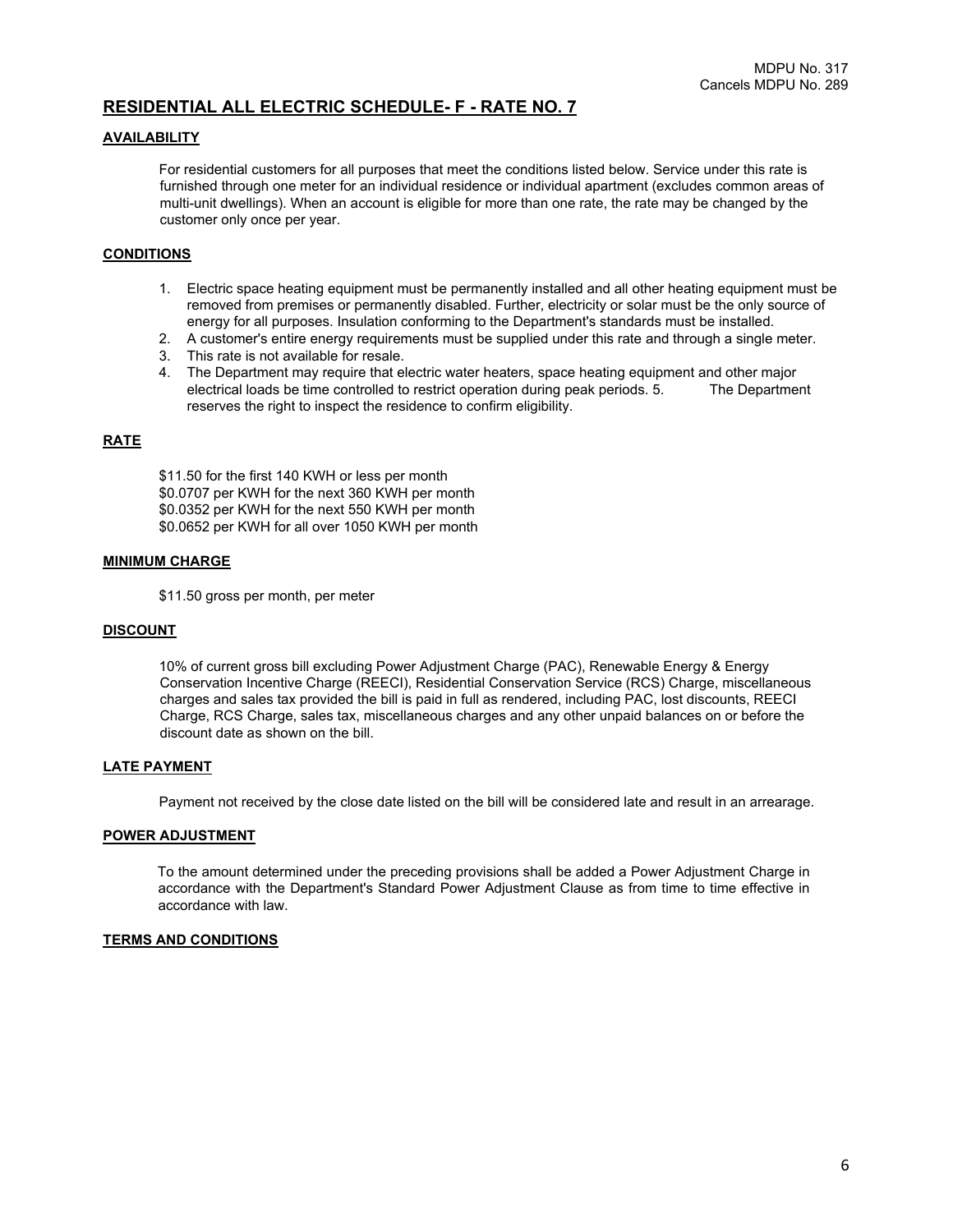Standard Terms and Conditions in effect from time to time, where not inconsistent with any specific provisions hereof, are a part of this rate.

> Effective: December 1, 2019 Filed by Brian R. Choquette, General Manager MDPU No. 318 Cancels MDPU No. 308

# **FARM SMALL BUSINESS SCHEDULE FC - RATE NO. 11**

### **AVAILABILITY**

Service under this rate is available for those officially recognized and engaged in the business of farming or agriculture. When an account is eligible for more than one rate, the rate may be changed by the customer only once per year.

# **RATE**

\$10.15 for the first 10 KWH per month \$0.0671 per KWH for all over 10 KWH per month

### **MINIMUM CHARGE**

\$10.15 per month per meter

#### **DISCOUNT**

10% of current gross bill excluding Power Adjustment Charge (PAC), Renewable Energy & Energy Conservation Incentive Charge (REECI), Residential Conservation Service (RCS) Charge, miscellaneous charges and sales tax provided the bill is paid in full as rendered, including PAC, lost discounts, REECI Charge, RCS Charge, sales tax, misc. charges and any other unpaid balances on or before the discount date as shown on the bill.

# **LATE PAYMENT**

Payment not received by the close date listed on the bill will be considered late and result in an arrearage.

#### **POWER ADJUSTMENT**

To the amount determined under the preceding provisions shall be added a Power Adjustment Charge in accordance with the Department's Standard Power Adjustment Clause as from time to time effective in accordance with law.

### **TERMS AND CONDITIONS**

Standard Terms and Conditions in effect from time to time, where not inconsistent with any specific provisions hereof, are a part of this rate.

> Effective: December 1, 2019 Filed by Brian R. Choquette, General Manager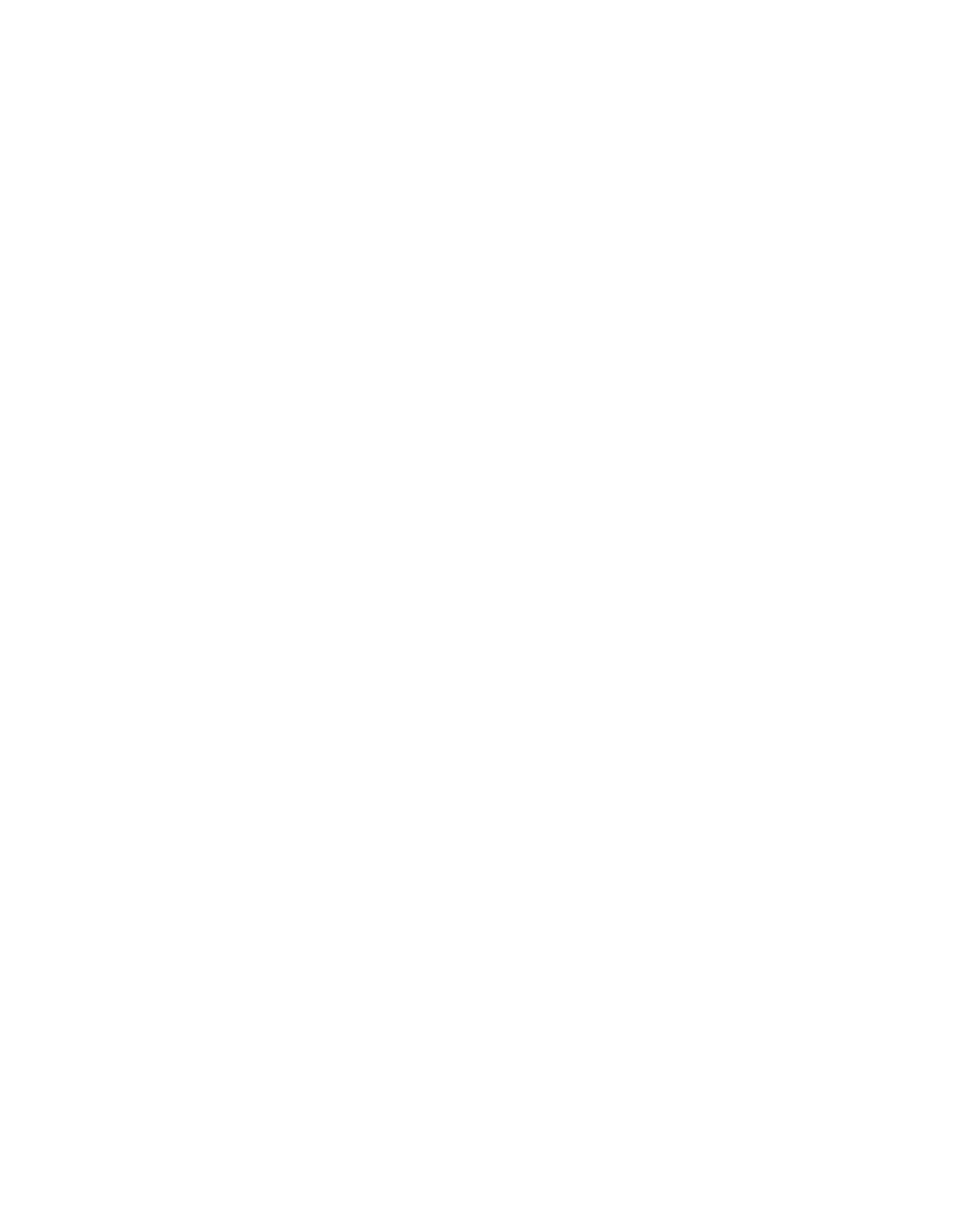# **DEMAND SCHEDULE D - RATE NO. 12, 14, 15, 16**

### **AVAILABILITY**

Service under this rate is furnished to Commercial and Industrial Customers who maintain a monthly energy usage of 5,000 KWHs or more and who take all their requirements under this rate. All electricity furnished will be through one service and one meter, unless for the convenience of the Department. In the case of multiple meters, availability of this rate to all meters will be determined on a case-by-case basis. When an account is eligible for more than one rate, the rate may be changed by the customer only once per year.

# **RATE**

# **DEMAND CHARGE:**

\$90.00 per month for the first 10 KW or less of demand \$9.00 per month per KW of demand over 10 KW

#### **ENERGY CHARGE:**

\$0.0370 per KWH for all KWH

**RATE 12:** base demand rate **RATE 14:** base demand rate with Transforming and Protective Equipment discount **RATE 15:** base demand rate with Distribution Voltage Metering discount **RATE 16:** base demand rate with Transforming and Protective Equipment discount and Distribution Voltage Metering discount.

#### **DEMAND**

The billing demand shall be the highest 15 minute demand in kilowatts or 90 percent kilovolt-amperes, whichever is higher, established during the month, but not less than eighty (80) percent of the maximum actual demand established during the preceding eleven months. In case of fluctuating loads, the Department may base demand charge on the instantaneous peak load or for a period of less than 15 minutes.

## **POWER ADJUSTMENT**

To the amount determined under the preceding provisions shall be added a Power Adjustment Charge in accordance with the Department's Standard Power Adjustment Clause as from time to time effective in accordance with law.

### **TRANSFORMING AND PROTECTIVE EQUIPMENT**

Customers having a connected load of over 1500 KVA will be required to furnish their own transforming and protective equipment, which must comply with the specifications of the Department. A discount of 10 cents per KW of demand will be allowed if customer furnishes transforming and protective equipment. This applies to rates 14 and 16 only.

#### **METERING**

Service shall be metered, at the option of the Department, at either the distribution voltage (but in no case less than 2400 volts) or the utilization voltage. If the energy is metered at distribution voltage, a discount of 2.5 percent of the rate will be allowed. This applies to rates 15 and 16 only.

# **MINIMUM CHARGE**

The demand charge, but in no case less than the demand charge for 10 KW.

#### **DISCOUNT**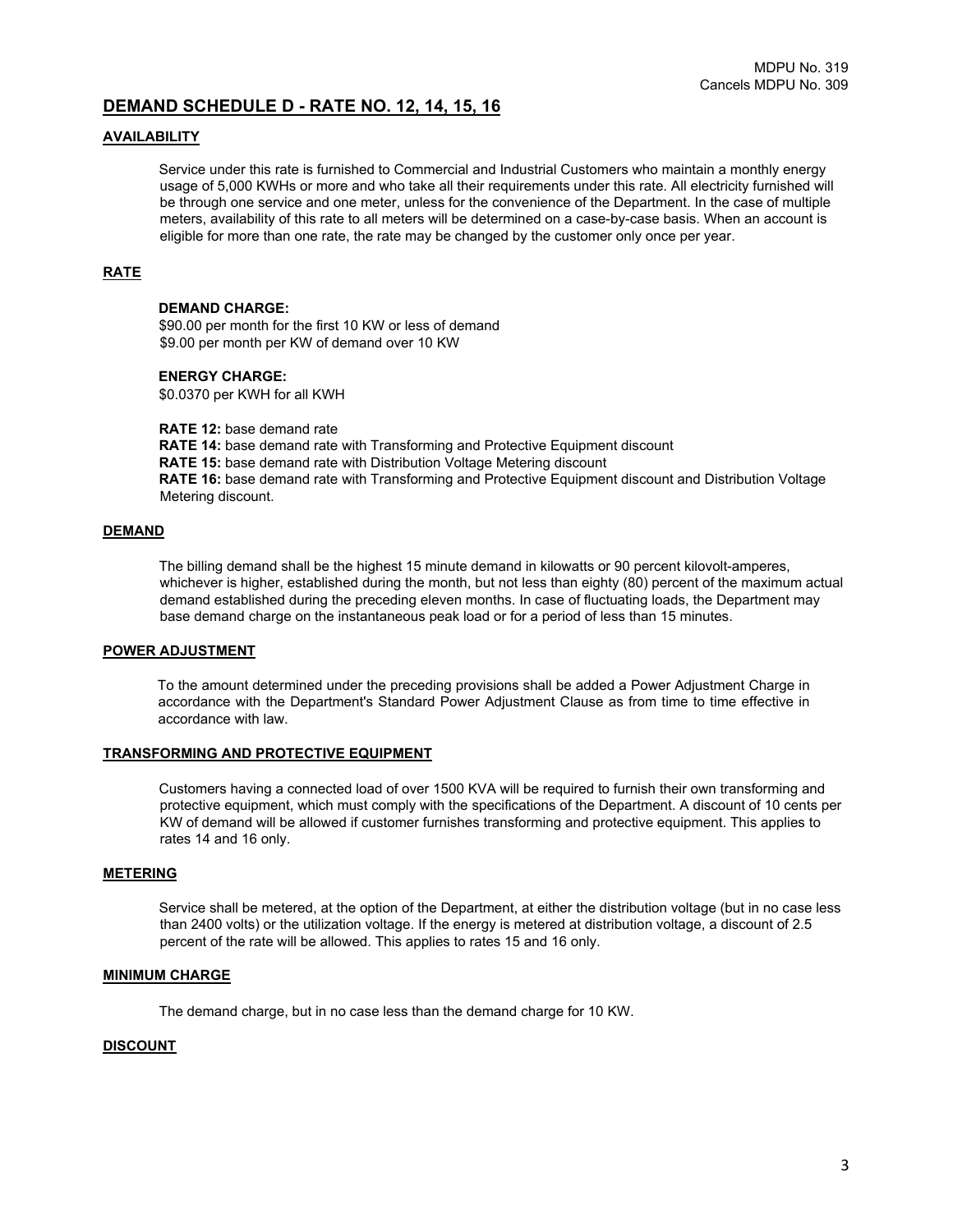10% of current gross bill excluding Power Adjustment Charge (PAC), Renewable Energy & Energy Conservation Incentive Charge (REECI), Residential Conservation Service (RCS) Charge, miscellaneous charges and sales tax provided the bill is paid in full as rendered, including PAC, lost discounts, REECI Charge, RCS Charge, sales tax, miscellaneous charges and any other unpaid balances on or before the discount date as shown on the bill.

# **LATE PAYMENT**

Payment not received by the close date listed on the bill will be considered late and result in an arrearage.

### **TERMS AND CONDITIONS**

Standard Terms and Conditions in effect from time to time, where not inconsistent with any specific provisions hereof, are a part of this rate.

> Effective: December 1, 2019 Filed by Brian R. Choquette, General Manager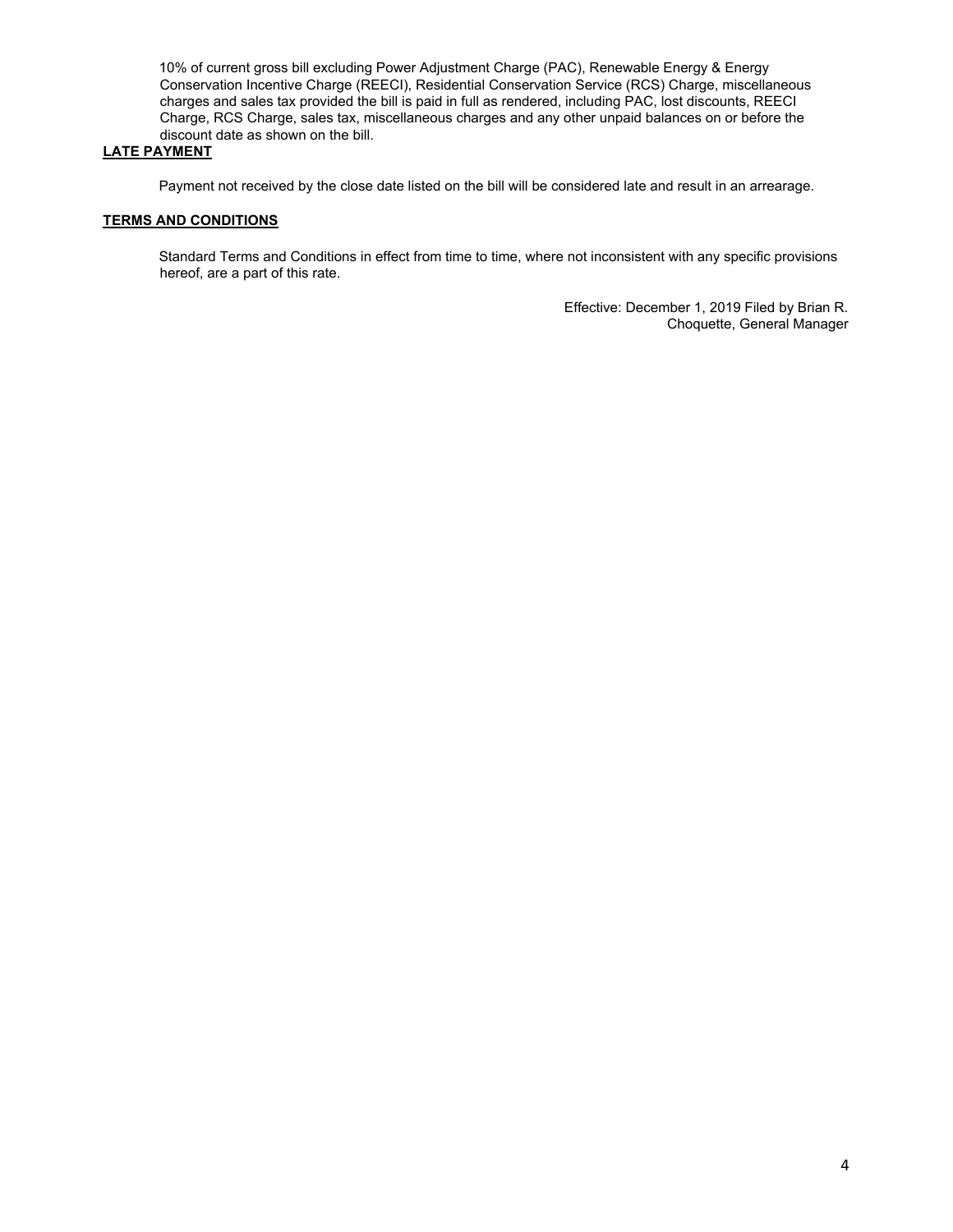# **COMMERCIAL SCHEDULE C - RATE NO. 17**

# **AVAILABILITY**

Service under this rate is available for commercial use, including landlord accounts for common areas. When an account is eligible for more than one rate, the rate may be changed by the customer only once per year.

# **RATE**

\$11.27 for the first 10 KWH per month \$0.0746 per KWH for all over 10 KWH per month

#### **MINIMUM CHARGE**

\$11.27 per month per meter provided

### **DISCOUNT**

10% of current gross bill excluding Power Adjustment Charge (PAC), Renewable Energy & Energy Conservation Incentive Charge (REECI), Residential Conservation Service (RCS) Charge, miscellaneous charges and sales tax provided the bill is paid in full as rendered, including PAC, lost discounts, REECI Charge, RCS Charge, sales tax, miscellaneous charges and any other unpaid balances on or before the discount date as shown on the bill.

# **LATE PAYMENT**

Payment not received by the close date listed on the bill will be considered late and result in an arrearage.

#### **POWER ADJUSTMENT**

To the amount determined under the preceding provisions shall be added a Power Adjustment Charge in accordance with the Department's Standard Power Adjustment Clause as from time to time effective in accordance with law.

#### **TERMS AND CONDITIONS**

Standard Terms and Conditions in effect from time to time, where not inconsistent with any specific provisions hereof, are a part of this rate.

Effective: December 1, 2019 Filed by Brian R. Choquette, General Manager Manager<br>MDPU No. 321 Cancels MDPU No. 311

# **FARM DEMAND SCHEDULE FD - RATE NO. 18**

#### **AVAILABILITY**

Service under this rate is furnished to those officially recognized and engaged in the business of farming or agriculture who maintain a monthly energy usage of 5,000 KWHs or more and who take all their requirements under this rate. All electricity furnished will be through one service and one meter, unless for the convenience of the Department. In the case of multiple meters, availability of this rate to all meters will be determined on a case-by-case basis. When an account is eligible for more than one rate, the rate may be changed by the customer only once per year.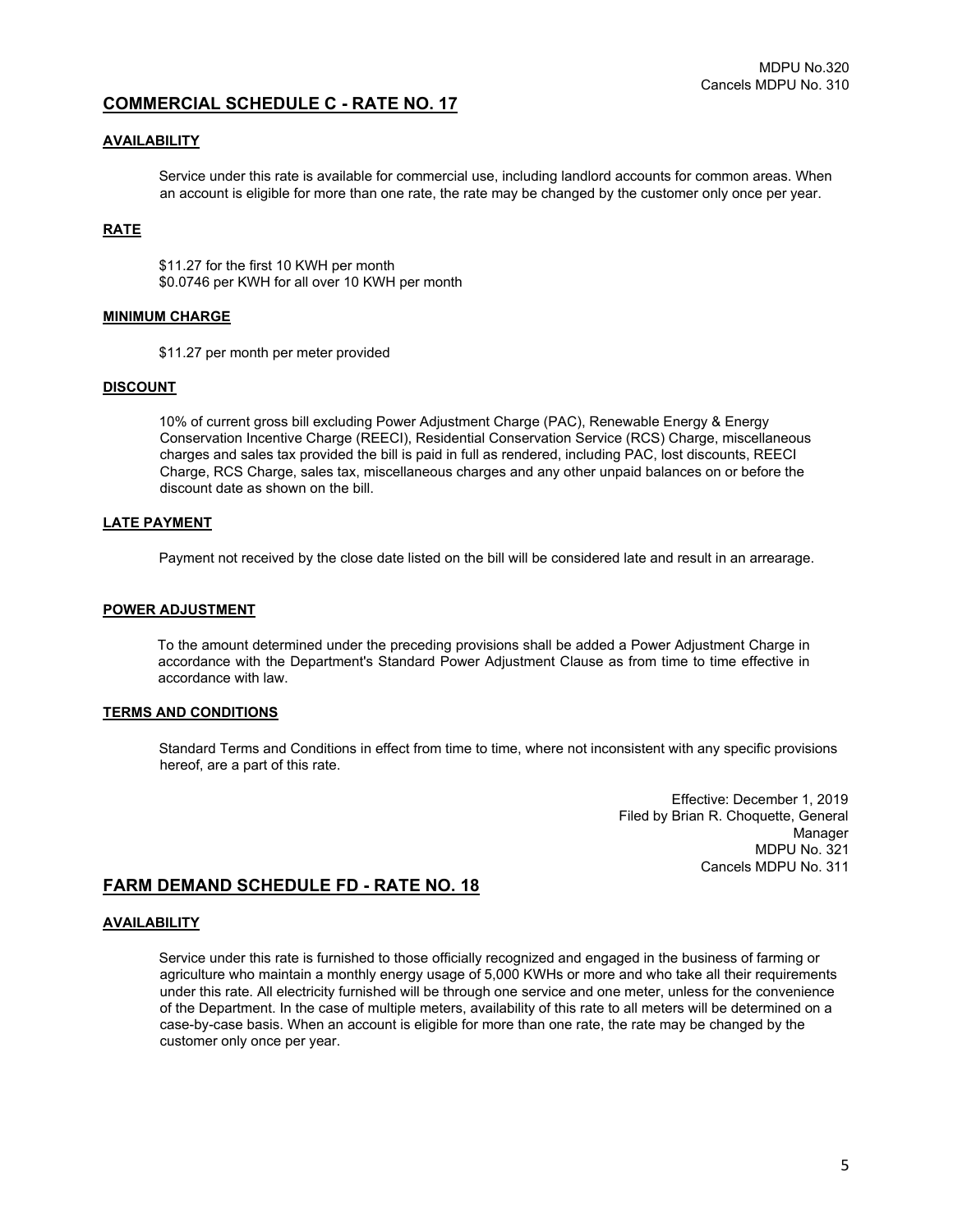# **RATE**

DEMAND CHARGE: \$81.00 per month for the first 10 KW or less of demand \$8.10 per month per KW of demand over 10 KW

ENERGY CHARGE: \$0.0333 per KWH for all KWH

# **DEMAND**

The billing demand shall be the highest 15 minute demand in kilowatts or 90 percent kilovolt-amperes, whichever is higher, established during the month, but not less than eighty (80) percent of the maximum demand established during the preceding eleven months. In case of fluctuating loads, the Department may base demand charge on the instantaneous peak load or for a period of less than 15 minutes.

## **MINIMUM CHARGE**

The demand charge, but in no case less than the demand charge for 10 KW.

#### **DISCOUNT**

10% of current gross bill excluding Power Adjustment Charge (PAC), Renewable Energy & Energy Conservation Incentive Charge (REECI), Residential Conservation Service (RCS) Charge, miscellaneous charges and sales tax provided the bill is paid in full as rendered, including PAC, lost discounts, REECI Charge, RCS Charge, sales tax, miscellaneous charges and any other unpaid balances on or before the discount date as shown on the bill.

# **LATE PAYMENT**

Payment not received by the close date listed on the bill will be considered late and result in an arrearage.

#### **POWER ADJUSTMENT**

To the amount determined under the preceding provisions shall be added a Power Adjustment Charge in accordance with the Department's Standard Power Adjustment Clause as from time to time effective in accordance with law.

### **TERMS AND CONDITIONS**

Standard Terms and Conditions in effect from time to time, where not inconsistent with any specific provisions hereof, are a part of this rate.

> Effective: December 1, 2019 Filed by Brian R. Choquette, General Manager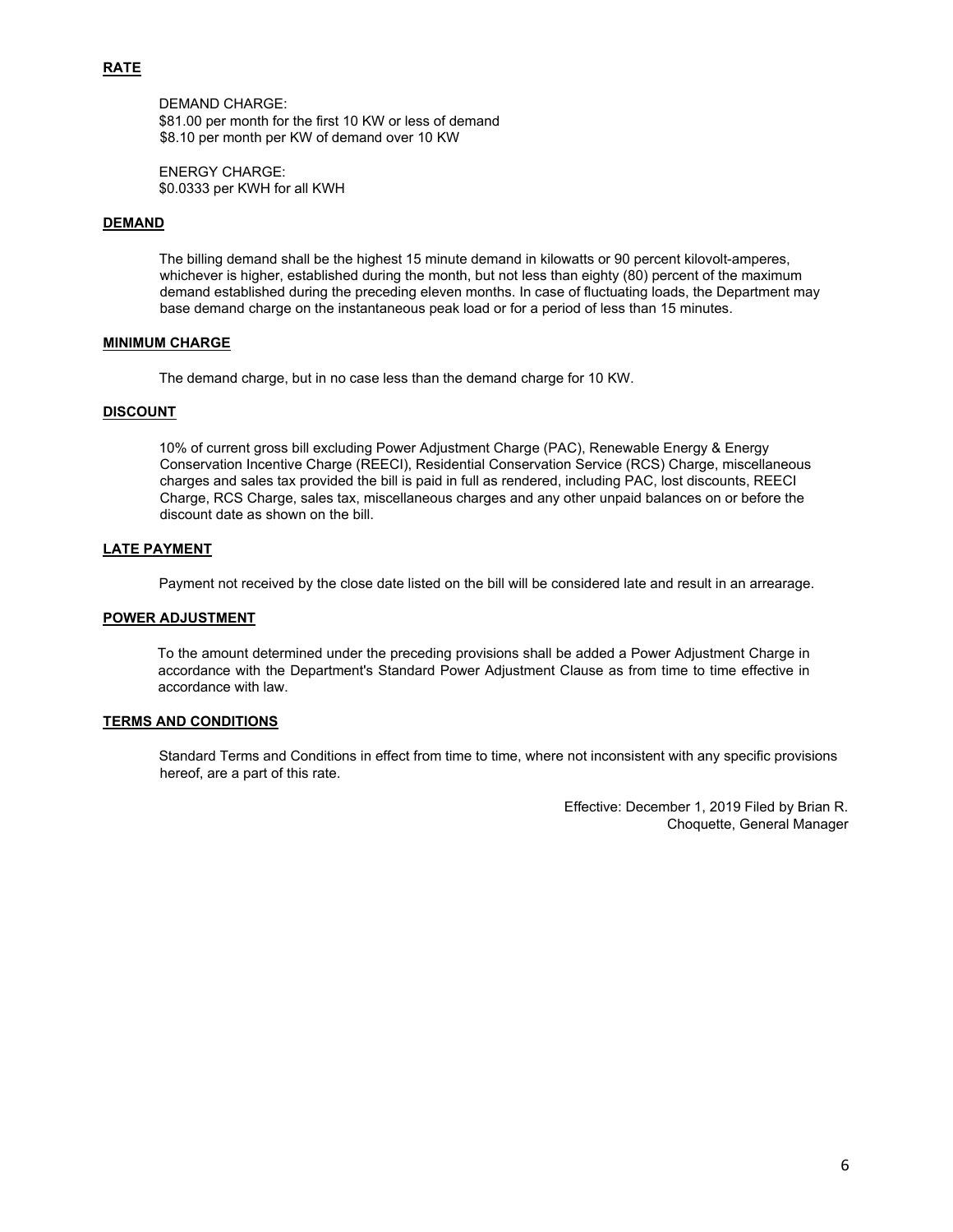# **NON-MUNICIPAL STREET LIGHTING SCHEDULE**

#### **AVAILABILITY**

For non-municipal accounts; for yard lighting, street lighting, floodlighting and dusk to dawn lighting service on public and private property and streets, and unaccepted streets, where the Department has facilities supplying electricity and where the installation work involved is limited to the necessary lighting unit and service connection on the same pole.

All new installations and replacement installations shall be made with LED lights when applicable.

|                                |                | <b>ANNUAL</b> | ANNUAL       |
|--------------------------------|----------------|---------------|--------------|
| <b>FIXTURE</b>                 | <b>WATTAGE</b> | <b>KWH</b>    | <b>PRICE</b> |
| LED                            | 50W            | 249           | \$72.00      |
| LED                            | 85W Flood      | 427           | \$120.00     |
| LED                            | 129W Flood     | 645           | \$144.00     |
| *Incandescent                  | 92W            | 388           | \$84.84      |
| *Incandescent                  | 189W           | 794           | \$124.68     |
| *Mercury Vapor Pole Top        | 175W           | 880           | \$149.28     |
| *Mercury Vapor                 | 175W           | 880           | \$119.64     |
| *Mercury Vapor                 | 250W           | 1223          | \$158.64     |
| *Mercury Vapor                 | 400W           | 1896          | \$222.48     |
| *Mercury Vapor                 | 400W Flood     | 1896          | \$244.92     |
| *High Pressure Sodium          | 70W            | 350           | \$107.40     |
| *High Pressure Sodium Pole Top | 70W            | 350           | \$114.84     |
| *High Pressure Sodium          | 50W            | 718           | \$139.92     |
| *High Pressure Sodium          | <b>250W</b>    | 1298          | \$196.20     |
| *High Pressure Sodium          | 250W Flood     | 1298          | \$259.92     |
| *High Pressure Sodium          | 400W Flood     | 1970          | \$328.32     |
| *High Pressure Sodium          | 400W           | 1970          | \$285.48     |

#### **TABLE 1: RATE PER YEAR FOR THE STANDARD 4,000 HOURS:**

**\*No further installation or relocation of these lights will be made under this rate.**

### **POWER ADJUSTMENT**

To the amount determined under the preceding provisions shall be added a Power Adjustment Charge in accordance with the Department's Standard Power Adjustment Clause as from time to time effective in accordance with law and Table 2.

#### **MAINTENANCE CHARGES**

The Department will replace burnt out lamps at no cost at the time of the Street Light Patrol within three business days of being notified. If a customer requests replacement of lamps on weekdays from 4 P.M. to 8 A.M. or at times other than during street light patrol, or on weekends or holidays, an after-hour service call charge in effect at the time will be assessed. Customers who wish to remove the light prior to the required minimum term shall be charged the cost of removal in accordance with applicable service fees.

#### **FOR LIGHTS REQUIRING A POLE INSTALLATION**

An additional one-time construction charge covering pole, wire and labor shall be made. This construction charge must be paid by the customer before construction begins. The customer, at his or her option, may install Department approved metal or wooden poles and Department and wiring inspector approved underground wiring, for street lighting only, at his or her expense. Permanent easements for poles, conductors and other necessary equipment on private property shall be furnished by the customer at no charge to the Department. In all cases, the Department will furnish, own and maintain luminaries, lamps, brackets and photoelectric controls.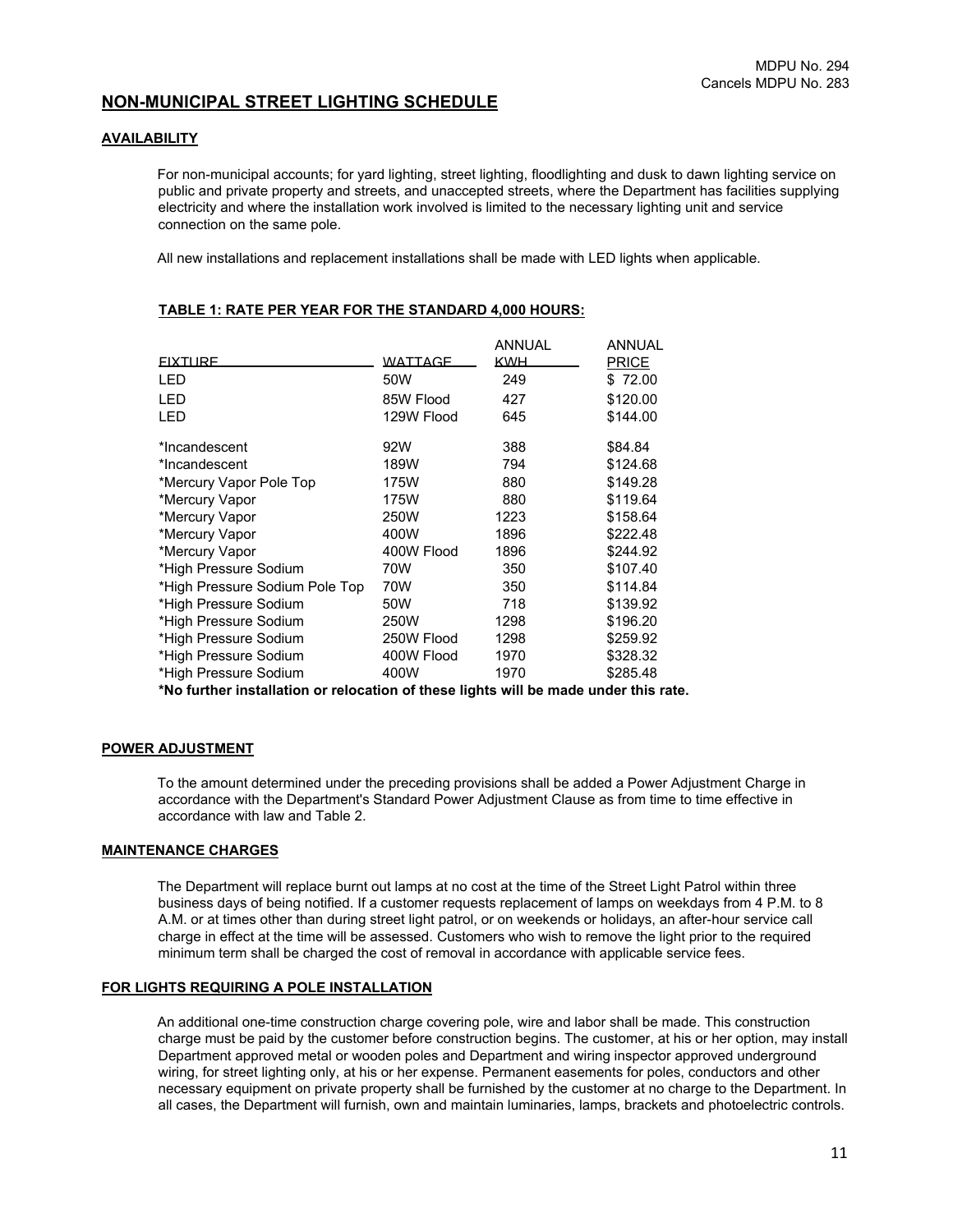#### **TABLE 2: DETERMINATION OF MONTHLY KWH CONSUMPTION FOR THE PURPOSE OF DETERMINING THE POWER ADJUSTMENT CHARGE**

|                   |     | Jan Feb Mar KWHApr |     |            | May | Jun        | Jul        | Aug        | Sep        | Oct        | Nov | Dec        | Tot        |
|-------------------|-----|--------------------|-----|------------|-----|------------|------------|------------|------------|------------|-----|------------|------------|
|                   |     | KWH KWH            |     | <b>KWH</b> | KWH | <b>KWH</b> | <b>KWH</b> | <b>KWH</b> | <b>KWH</b> | <b>KWH</b> | KWH | <b>KWH</b> | <b>KWH</b> |
| 50W LED           | 26  | 22                 | 22  | 19         | 16  | 15         | 16         | 18         | 20         | 23         | 25  | 27         | 249        |
| 85W LED F         | 45  | 38                 | 38  | 32         | 28  | 26         | 27         | 30         | 34         | 40         | 43  | 46         | 427        |
| 129W LED F        | 68  | 57                 | 57  | 48         | 42  | 39         | 40         | 46         | 52         | 61         | 65  | 70         | 645        |
| 70W HPS           | 37  | 31                 | 31  | 26         | 23  | 21         | 22         | 25         | 28         | 33         | 35  | 38         | 350        |
| 70W HPS PT        | 37  | 31                 | 31  | 26         | 23  | 21         | 22         | 25         | 28         | 33         | 35  | 38         | 350        |
| <b>150W HPS</b>   | 76  | 63                 | 62  | 53         | 48  | 43         | 46         | 52         | 58         | 68         | 72  | 77         | 718        |
| 250W HPS          | 138 | 114                | 113 | 96         | 87  | 78         | 83         | 93         | 105        | 122        | 130 | 139        | 1298       |
| 250W HPS F        | 138 | 114                | 113 | 96         | 87  | 78         | 83         | 93         | 105        | 122        | 130 | 139        | 1298       |
| <b>400W HPS</b>   | 209 | 173                | 171 | 146        | 132 | 118        | 126        | 142        | 160        | 185        | 197 | 211        | 1970       |
| 400W HPS F        | 209 | 173                | 171 | 146        | 132 | 118        | 126        | 142        | 160        | 185        | 197 | 211        | 1970       |
| <b>175W MV PT</b> | 93  | 78                 | 77  | 65         | 59  | 53         | 56         | 63         | 71         | 83         | 88  | 94         | 880        |
| <b>175W MV</b>    | 93  | 78                 | 77  | 65         | 59  | 53         | 56         | 63         | 71         | 83         | 88  | 94         | 880        |
| <b>250W MV</b>    | 130 | 108                | 106 | 91         | 82  | 73         | 78         | 88         | 99         | 115        | 122 | 131        | 1223       |
| 400W MV           | 201 | 167                | 165 | 140        | 127 | 114        | 121        | 136        | 154        | 178        | 190 | 203        | 1896       |
| 400W MV F         | 201 | 167                | 165 | 140        | 127 | 114        | 121        | 136        | 154        | 178        | 190 | 203        | 1896       |
| 92W INC           | 41  | 34                 | 34  | 29         | 26  | 23         | 25         | 28         | 31         | 36         | 39  | 42         | 388        |
| <b>189W INC</b>   | 84  | 70                 | 69  | 59         | 53  | 48         | 51         | 57         | 64         | 75         | 79  | 85         | 794        |

# **PAYMENTS**

One twelfth of the prices listed in Table 1 plus the monthly Power Adjustment Charge shall be billed each and every month beginning with the month next following the month in which service is first rendered. The Department reserves the right to render bills on a bi-monthly basis. The Power Adjustment Charge will be applied on the KWH consumption as shown in Table 2. Bills are payable upon presentation.

#### **EXCESSIVE DAMAGE**

Excessive damage due to wanton or malicious acts and/or accidents shall be charged to the customer at the actual cost of labor and material required to repair or replace the unit. Excessive damage is defined as a pole, lamp, fixture or conductor damaged more than once per year. Notification of excessive damage shall be made to the customer by the Department prior to billing for repairs.

#### **TERM**

Customers who have lighting installed in accordance with this rate shall be required to remain for a minimum of two (2) years.

#### **TERMS AND CONDITIONS**

The Hudson Light and Power Department's Standard Terms and Conditions in effect from time to time, where applicable hereto and not inconsistent with any specific provisions hereof, are a part of this rate.

> Effective: February 1, 2017 Filed by Brian R. Choquette, General Manager MDPU No. 295 Cancels MDPU No. 284

# **MUNICIPAL STREET LIGHTING SCHEDULE**

### **AVAILABILITY**

For municipal street lighting service on accepted streets and unaccepted streets, where the Department has facilities supplying electricity, where the installation work involved is limited to the necessary lighting unit and service connect ion on the same pole, and where the retail customers are serviced by the Hudson Light and Power Department. The rate is limited to municipalities serviced by the Hudson Light and Power Department.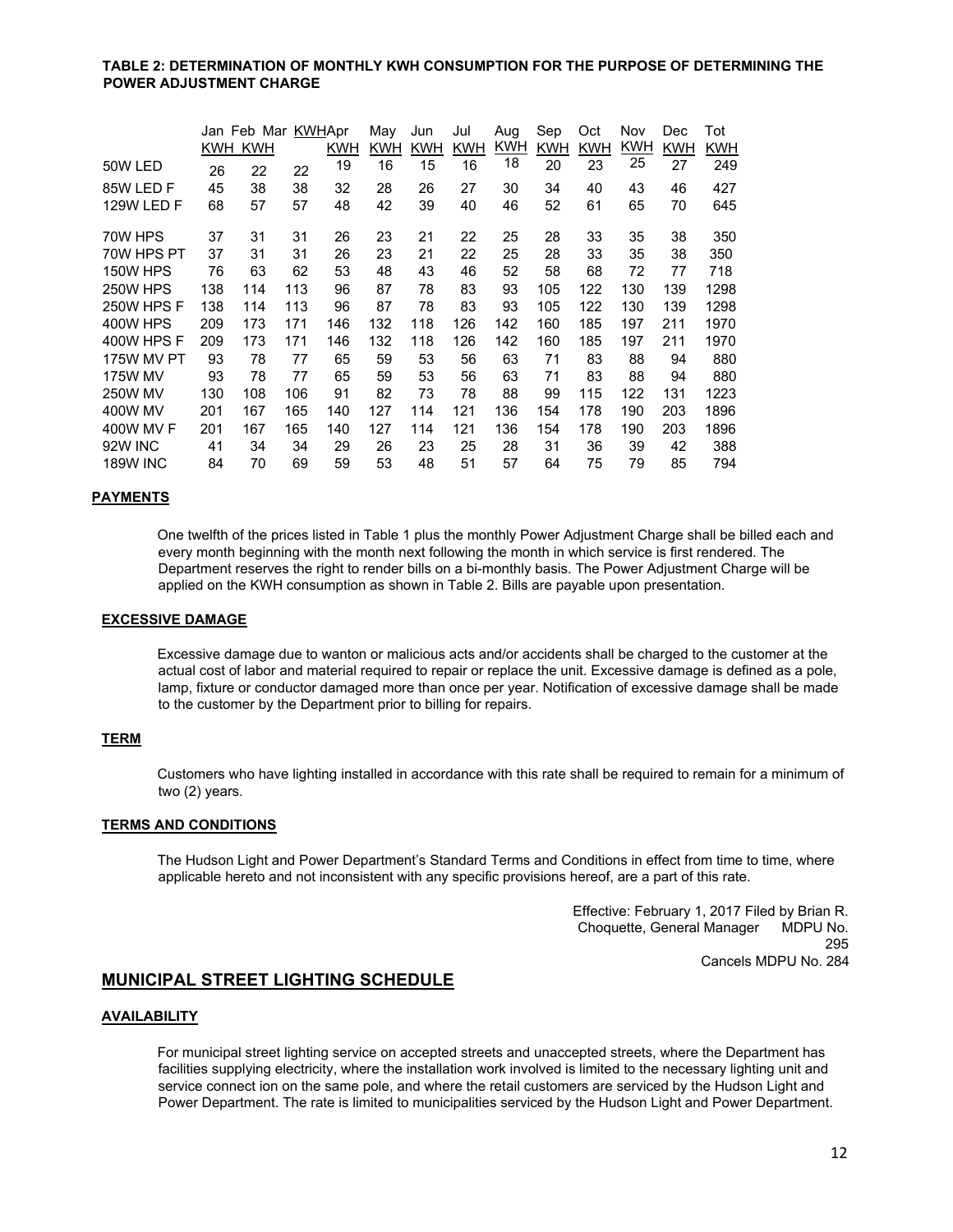The governing body of the city or town or its designee will be responsible for providing the location and size of the light.

### **RATE**

The rate is established using Massachusetts General Laws Chapter 164 Section 58: The sum of all operating expenses, interest on outstanding debt, the requirements of the serial debt or sinking fund established to meet such debt, and also depreciation of the plant reckoned as provided in M.G.L. Ch. 164 s. 57, and losses, shall be the dividend; the kilowatt-hours sold including those supplied for street lighting shall be the divisor; and the resulting quotient multiplied by the kilowatt-hours supplied for street lighting shall be the cost to be charged to the municipality for street lighting. The rate (\$/kWh) shall be recalculated annually based on prior year's full 12 month data and differences shall be reconciled in the following year.

# **MAINTENANCE CHARGES**

The Department will replace burnt out lamps at no cost at the time of the Street Light Patrol. If the governing body of the city or town or its designee requests replacement of lamps on weekdays from 4 P.M. to 8 A.M. or at times other than during street light patrol, or on weekends or holidays, an after-hour service call charge in effect at the time will be assessed.

### **FOR LIGHTS REQUIRING A POLE INSTALLATION**

An additional one-time construction charge covering pole, wire and labor shall be made. This construction charge must be paid by the customer before construction begins. The governing body of the city or town or its designee, at their option, may install Department approved metal or wooden poles and Department and wiring inspector approved underground wiring, for street lighting only, at their expense. Authorized pole locations for the lighting on accepted streets or permanent easements for poles, conductors and other necessary equipment on private property shall be furnished at no charge to the Department. In all cases the Department will furnish, own and maintain luminaries, lamps, brackets and photoelectric controls.

#### **SCHEDULE OF MONTHLY KWH'S**

|                   | Jan Feb |     | Mar | Apr | <u>Мау</u> | Jun Jul |     | Aug | <b>Sep</b> | Qct | Nov | Dec | <b>Total</b> |
|-------------------|---------|-----|-----|-----|------------|---------|-----|-----|------------|-----|-----|-----|--------------|
| 50W LED           | 26      | 22  | 22  | 19  | 16         | 15      | 16  | 18  | 20         | 23  | 25  | 27  | 249          |
| 85W I FD F        | 45      | 38  | 38  | 32  | 28         | 26      | 27  | 30  | 34         | 40  | 43  | 46  | 427          |
| <b>129W LED F</b> | 68      | 57  | 57  | 48  | 42         | 39      | 40  | 46  | 52         | 61  | 65  | 70  | 645          |
| *70W HPS          | 37      | 31  | 31  | 26  | 23         | 21      | 22  | 25  | 28         | 33  | 35  | 38  | 350          |
| *70W HPS PT       | 37      | 31  | 31  | 26  | 23         | 21      | 22  | 25  | 28         | 33  | 35  | 38  | 350          |
| *150W HPS         | 76      | 63  | 62  | 53  | 48         | 43      | 46  | 52  | 58         | 68  | 72  | 77  | 718          |
| *250W HPS         | 138     | 114 | 113 | 96  | 87         | 78      | 83  | 93  | 105        | 122 | 130 | 139 | 1298         |
| *250W HPS F       | 138     | 114 | 113 | 96  | 87         | 78      | 83  | 93  | 105        | 122 | 130 | 139 | 1298         |
| *400W HPS         | 209     | 173 | 171 | 146 | 132        | 118     | 126 | 142 | 160        | 185 | 197 | 211 | 1970         |
| *400W HPS F       | 209     | 173 | 171 | 146 | 132        | 118     | 126 | 142 | 160        | 185 | 197 | 211 | 1970         |
| *175W MV PT       | 93      | 78  | 77  | 65  | 59         | 53      | 56  | 63  | 71         | 83  | 88  | 94  | 880          |
| *175W MV          | 93      | 78  | 77  | 65  | 59         | 53      | 56  | 63  | 71         | 83  | 88  | 94  | 880          |
| *250W MV          | 130     | 108 | 106 | 91  | 82         | 73      | 78  | 88  | 99         | 115 | 122 | 131 | 1223         |
| *400W MV          | 201     | 167 | 165 | 140 | 127        | 114     | 121 | 136 | 154        | 178 | 190 | 203 | 1896         |
| *400W MV F        | 201     | 167 | 165 | 140 | 127        | 114     | 121 | 136 | 154        | 178 | 190 | 203 | 1896         |
| *1000W MV         | 479     | 398 | 393 | 335 | 303        | 271     | 289 | 326 | 366        | 425 | 452 | 484 | 4521         |
| *1000W MV F       | 479     | 398 | 393 | 335 | 303        | 271     | 289 | 326 | 366        | 425 | 452 | 484 | 4521         |
| *92W INC          | 41      | 34  | 34  | 29  | 26         | 23      | 25  | 28  | 31         | 36  | 39  | 42  | 388          |
| *189W INC         | 84      | 70  | 69  | 59  | 53         | 48      | 51  | 57  | 64         | 75  | 79  | 85  | 794          |
| *295W INC         | 131     | 109 | 108 | 91  | 83         | 74      | 79  | 89  | 100        | 116 | 124 | 132 | 1236         |
| *405W INC         | 180     | 149 | 147 | 125 | 114        | 102     | 108 | 122 | 137        | 159 | 170 | 181 | 1694         |
|                   |         |     |     |     |            |         |     |     |            |     |     |     |              |

**\*No further installation or relocation of these lights will be made under this rate.**

#### **PAYMENTS**

The rate shall be billed each and every month beginning with the month next following the month in which service is first rendered. Bills are payable upon presentation.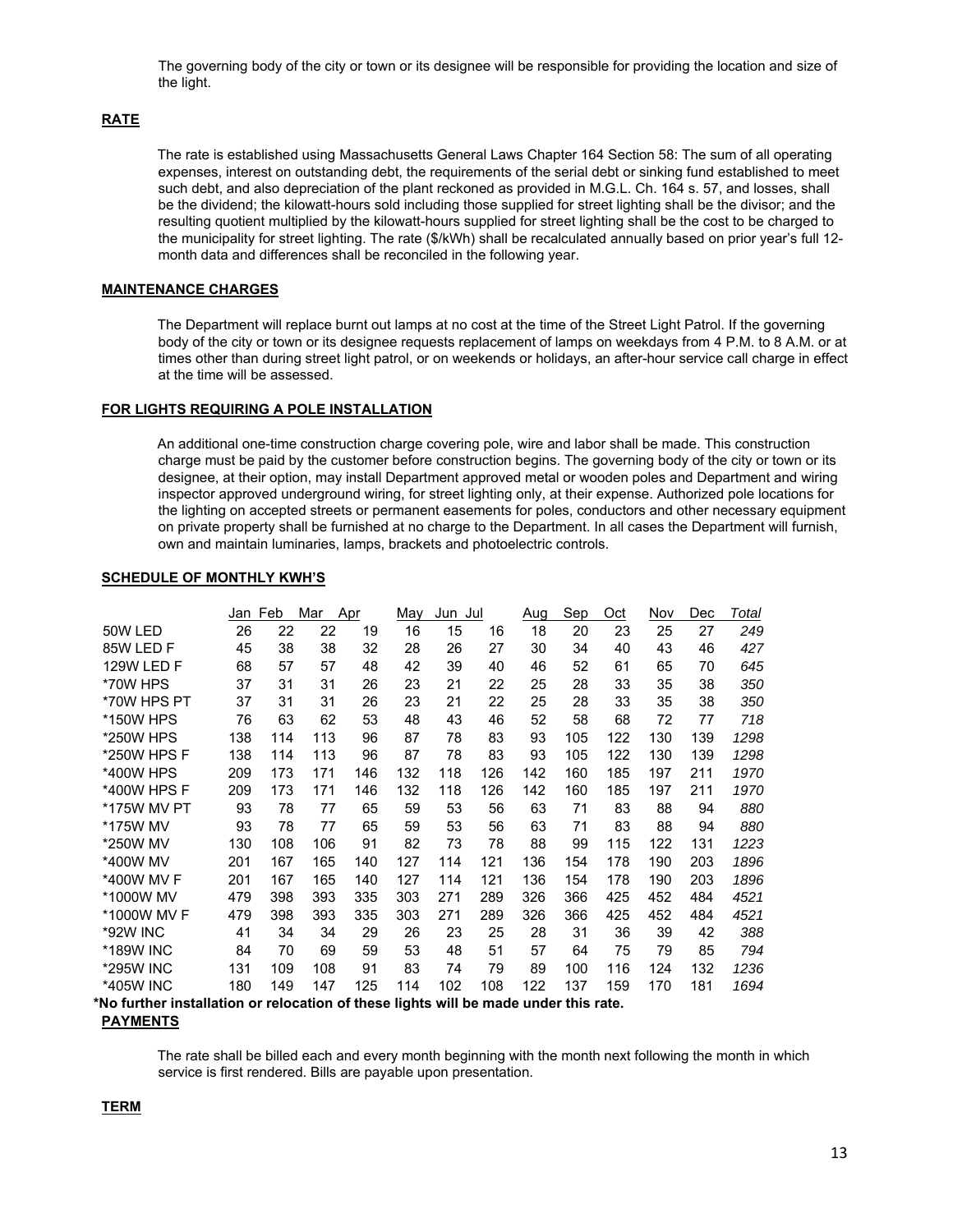Customers who have lighting installed in accordance with this rate shall be required to remain for a minimum of two (2) years.

> Effective: February 1, 2017 Filed by Brian R. Choquette, General Manager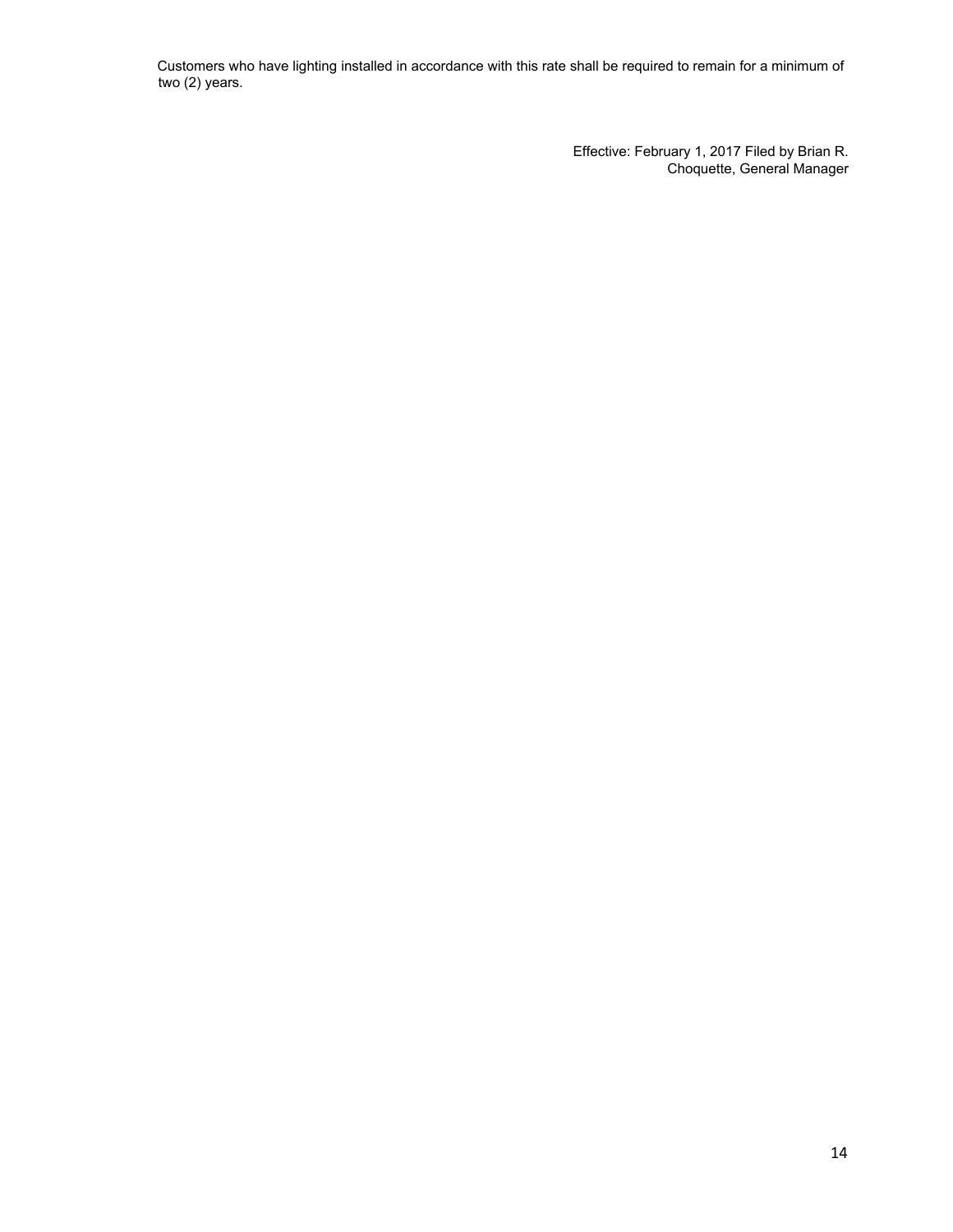# **HUDSON LIGHT & POWER DEPARTMENT STANDARD TERMS AND CONDITIONS FOR ELECTRIC SERVICE**

# **I. APPLICABILITY**

The following Terms & Conditions of the Hudson Light & Power Department ("HLPD") shall be a part of every Rate Schedule or contract for electric service, except as may be expressly modified by contract or a particular Rate Schedule, or superseded by any applicable order or regulation of the Massachusetts Department of Public Utilities ("DPU"). The provisions of these Terms and Conditions and the Schedule of Rates shall apply to all persons applying for or receiving service from HLPD ("Customer") and compliance therewith by the Customer is a condition precedent to the initial and/or continuing supply of electricity by HLPD.

These Terms and Conditions, and any amendments hereto, are binding on every Customer regardless of whether such Customer has actual notice of them. No agent or employee of HLPD is authorized to modify, change or waive any of these Terms and Conditions by oral agreement, representation or otherwise. These Terms and Conditions may be revised, amended, supplemented, or otherwise changed from time to time only by a duly authorized vote of the HLPD Board of Commissioners. Such changes, when effective, shall supersede the applicable provisions hereof and shall be binding on all Customers.

# **II. INITIATING ELECTRIC SERVICE**

- A. EXCLUSIVE SERVICE PROVIDER. HLPD shall be the exclusive electric service provider in its service territory. Any resident within HLPD's electric service territory or Customer shall be prohibited from purchasing energy from any other entity or person. Any resident or Customer within HLPD's electric service territory shall be prohibited from obtaining distribution services from any other service provider, except with HLPD's express written consent, which may be withheld by HLPD in its sole discretion, or upon order of the DPU.
- B. SERVICE APPLICATION. Any person seeking to initiate temporary or permanent service or to change or to restore service shall complete and sign a written application on such forms provided or specified by HLPD. The Customer shall be responsible for the payment of all applicable fees at the time of application for service. HLPD may request any other information as it deems necessary to secure payment for all charges and to provide efficient and reliable service. A completed application with required documentation and payments must be submitted at least five (5) days before service is to be commenced or restored.
- C. SECURITY DEPOSITS. HLPD may require any Customer, upon application for service or at any time, to furnish a security deposit in the form of cash or check, equal to an estimated bill for up to three months' service or such other amount as permitted by applicable law or regulation. If a prior history of usage is established, the estimate shall be based on the highest three-month period of service. For new commercial and industrial Customers, HLPD will calculate the amount of the security deposit based on the best information available for electric usage for the type of business in which the Customer is engaged. HLPD may adjust the amount of the security deposit as necessary consistent with the Customer's usage history and as otherwise may be necessary to ensure that the full deposit is maintained. The security deposit may be maintained for the full term of service. Interest on security deposits held longer than six months shall be paid to the Customer or credited to the Customer's account in accordance with applicable laws or regulations. HLPD may waive the security deposit, in its sole discretion, when payment of the charges may be secured through other means.
- D. CONTINGENT UPON RIGHTS. The supply of service is contingent upon HLPD's ability to secure and retain the necessary location(s), rights-of-way or other property rights for its poles, wires, conduit, cable, and other equipment or apparatus. The Customer, at its sole expense, shall provide or secure any necessary permits, licenses, certificates, easements or rights-of-way on private property as may be required to enable HLPD to install and furnish the service for which application is made. HLPD, without liability, may suspend or terminate service if the Customer fails to maintain any such permits, licenses, certificates, easements or right-of-way grants required for such service.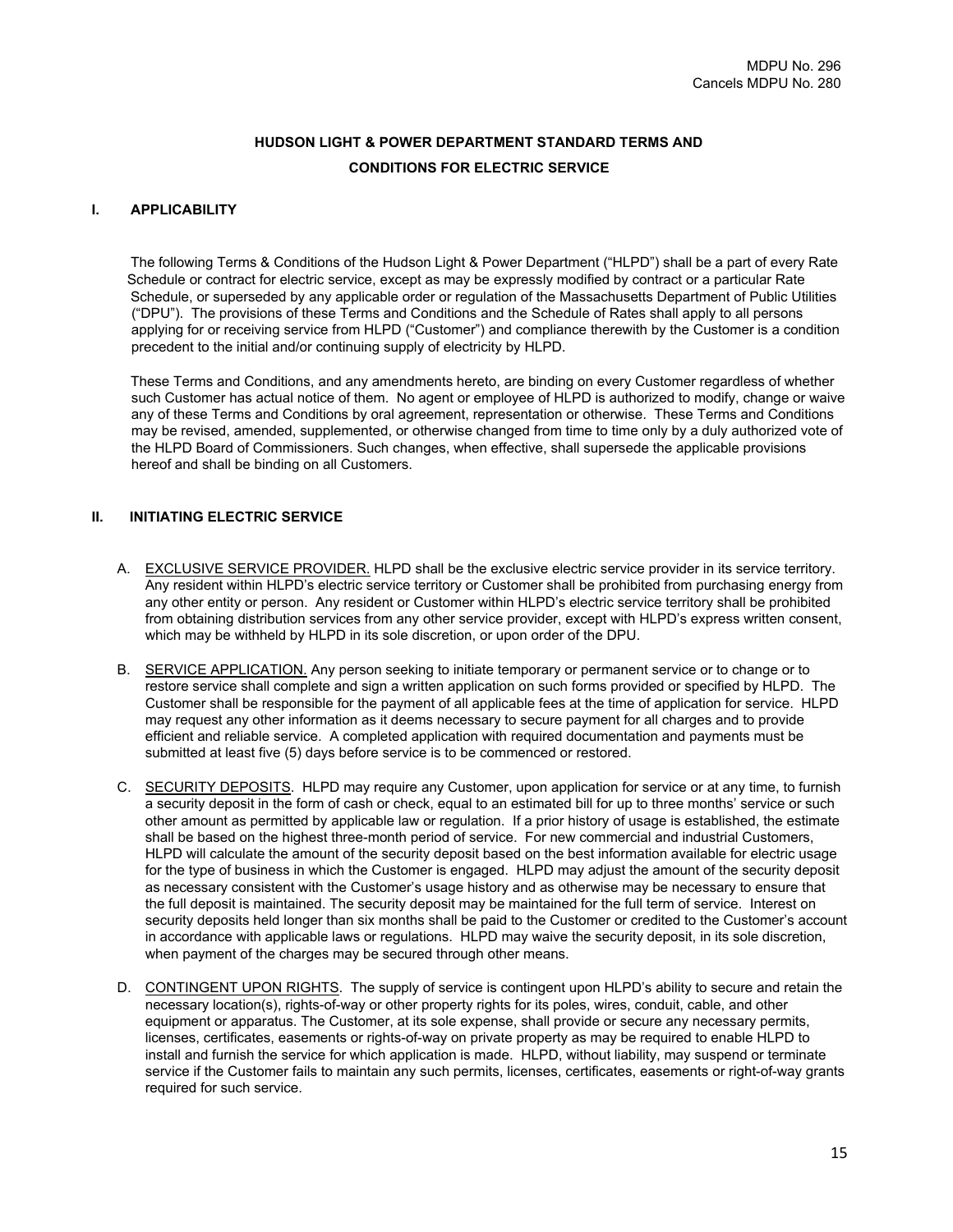- E. REFUSAL TO SERVE. HLPD reserves the right to refuse to supply service to new Customers or to supply additional load to any existing Customer if it is unable to obtain the necessary equipment and facilities or capital required for the purpose of furnishing such service, or the difficulty of access thereto is such that it causes an undue hardship on HLPD, financial or otherwise. HLPD also may refuse to supply service to loads of unusual characteristics that could negatively affect the cost, quality or reliability of service supplied to HLPD's other Customers. As a condition to providing or continuing service, HLPD may require any Customer having such unusual loads to install special regulating and protective equipment, as determined by HLPD, at the Customer's sole expense.
- F. REJECTION FOR UNPAID BALANCE. HLPD reserves the right to reject any applications made by or on behalf of any Customer whose bills for service remain unpaid at the time of the application. In HLPD's discretion, HLPD may require the execution of a Cromwell Waiver to add the outstanding balance to the new account, or the payment of all outstanding bills in advance of supplying service, or both.

# **III. INSTALLATION OF NEW SERVICE AND SERVICE CONNECTIONS**

- A. CUSTOMER'S WIRING. The Customer is responsible for the installation of all wiring on the Customer's premises to the point of entrance, as specified by HLPD. The Customer's wiring and electrical equipment shall comply with applicable bylaws, state and local codes or requirements, the National Electric Safety Code, and HLPD's specifications and policies as may be established or amended from time to time. The Customer shall obtain written approval of the Town Wiring Inspector prior to the connection of new service. HLPD may refuse to provide service until the Customer's wiring has been approved for energization or if HLPD determines that the Customer's installation does not comply with applicable requirements
- B. EXTENSION OF DISTRIBUTION SERVICE. The extension of new service shall be subject to HLPD's requirements and specifications and at the Customer's expense. HLPD may require the execution of a separate construction agreement to address major or unusual new service installations, as determined by HLPD. When system-wide improvements are required, as determined by HLPD, to provide reliable service to the Customer due to the size of the load or the characteristics of service, the Customer may be required to pay all or a portion of the cost of such system-wide improvements. Such charges will be based on HLPD's actual costs for labor and materials, including engineering and design.
- C. CUSTOMER-SPECIFIC ENGINEERING REQUIREMENTS AND SPECIFICATIONS. HLPD reserves the right to impose any Customer-specific engineering requirements or specifications, as HLPD, in its discretion, deems necessary for the protection of its distribution system and for the provision of safe and reliable service to the Customer and to HLPD's other Customers. The Customer is responsible for ascertaining whether any special engineering requirements or specifications will apply.
- D. EQUIPMENT. HLPD may require the installation of any equipment that it deems necessary for the reliable and efficient provision of service and the protection of its facilities, including remote disconnect and current limiting devices.
- E. CUSTOMER INSTALLATIONS. When HLPD requires the Customer to install equipment and facilities for the extension of electric service, all shall be performed in a workmanlike manner in accordance with applicable codes and prevailing industry standards, and shall be subject to HLPD's inspection and written approval. Service shall not be connected to HLPD's facilities until HLPD's written approval is obtained. HLPD may suspend or disconnect service if the Customer's installation subsequently fails to satisfy applicable codes, standards or HLPD's requirements or specifications.
- F. OWNERSHIP OF EQUIPMENT AND FACILITIES. All meters and lights installed by HLPD on the Customer's premises shall be owned by HLPD. The Customer shall own facilities associated with underground service installed on the Customer's premises. All other equipment and facilities shall be owned by HLPD up to the delivery point, whether installed by the Customer or HLPD.
- G. REPLACEMENTS, REPAIRS, AND UPGRADES OF CUSTOMER EQUIPMENT AND FACILITIES. The Customer shall be responsible, at its expense, for maintaining its equipment and facilities in good condition, in compliance with applicable codes, and in accordance with HLPD's requirements and specifications. HLPD may suspend or disconnect service if Customer fails to comply with the prior sentence.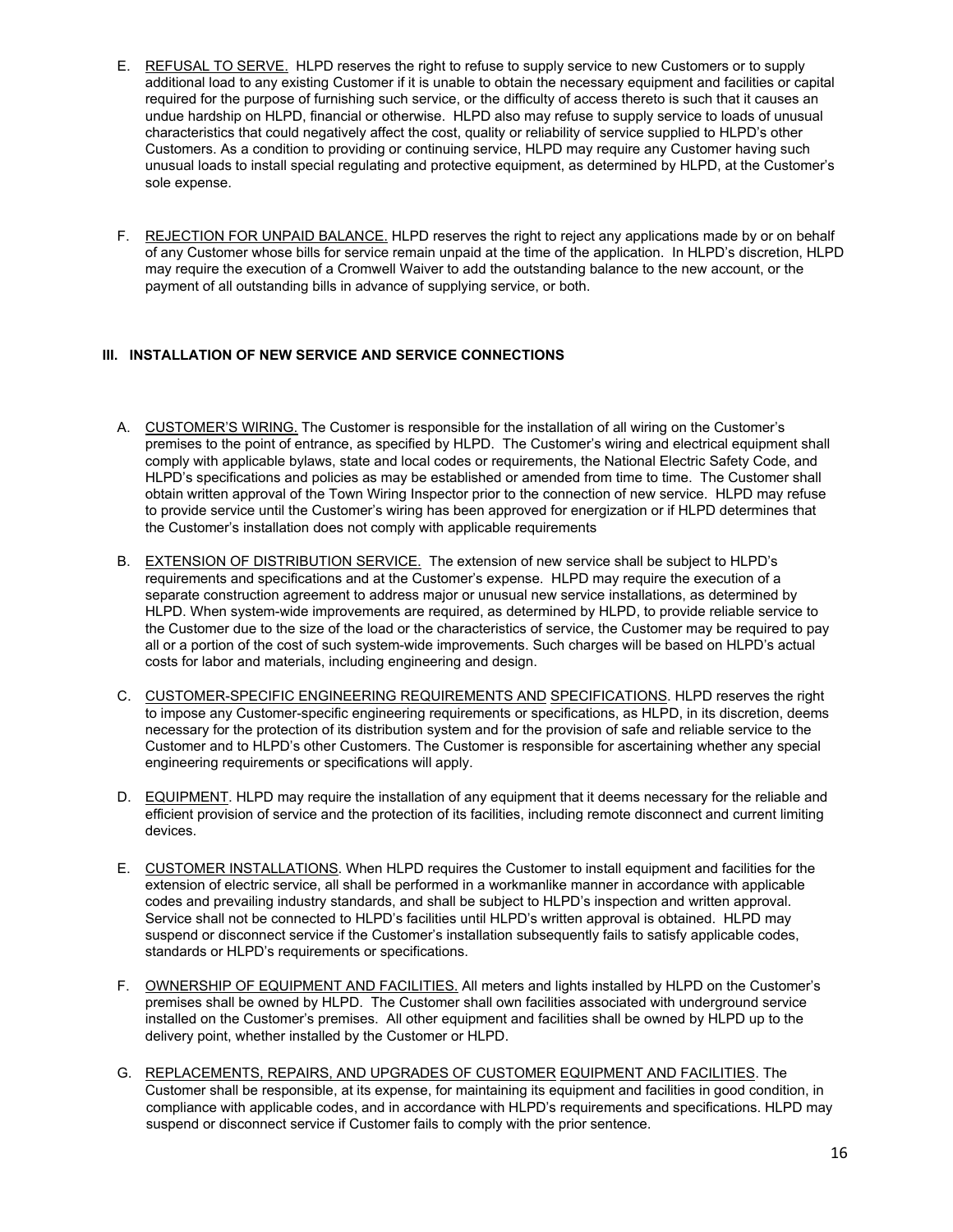### **IV. ADDITIONAL SERVICE REQUIREMENTS AND LIMITATIONS**

- A. LOAD CHARACTERISTICS. HLPD will determine the character of service to be made available at each location. As provided in Article II, Section E, HLPD may refuse to supply service or may suspend or discontinue service to loads of unusual characteristics that could adversely affect HLPD's equipment and facilities, the quality of service supplied to other Customers, the public safety, or the safety of HLPD personnel, or require the installation of regulating equipment, as determined by HLPD in its sole discretion. The Customer shall notify HLPD in writing, on a form approved by the HLPD, before any change or addition is made in the load characteristics of the Customer's equipment. The Customer shall be liable for any damage caused by any such changes or additions made without the HLPD's written approval, including any damage to HLPD's meters, transformers, lines, or other equipment.
- B. TYPE OF SERVICE. The type and/or size of service requested by a Customer may not be available at the location where such service is desired. Non-standard service only may be made available upon the express written approval of the General Manager of HLPD, as determined in HLPD's sole discretion, and at the sole expense of the Customer.
- C. COMPLIANCE WITH RATE AVAILABILITY. To the extent applicable, the use of service shall not be for any purposes other than those covered by the availability provision of the particular rate under which service is supplied.
- D. SUITABILITY OF EQUIPMENT AND APPARATUS. The Customer's wiring, equipment and apparatus shall be suitable for compatible operation with the service supplied by HLPD and shall, at all times, conform to the requirements of any legally constituted authorities and to those of HLPD, and the Customer shall keep such wiring, apparatus, and equipment in proper repair. The Customer shall not use the service supplied for any purpose or with any apparatus that would cause any disturbances or which may impair or render unsafe the service supplied by HLPD to its other Customers. HLPD shall not be responsible for the maintenance or installation of the equipment and property on the Customer's side of the delivery point, nor shall HLPD have any duty to investigate the same. However, HLPD reserves the right, but not the obligation, to disconnect its service, if to its knowledge and in its judgment, the Customer's installation has become or is dangerous, defective, or in violation of applicable safety codes or HLPD's requirements or specifications. The Customer shall be liable for any damage resulting to HLPD's apparatus or facilities or to its other Customers caused by the Customer's failure to comply with any provision of these Terms & Conditions.
- E. COMPLIANCE WITH LAWS. The Customer shall comply with all applicable by-laws, codes, requirements, certificates, permits and approvals of federal, state or municipal bodies or authorities with respect to the installation and maintenance of its equipment and facilities and shall be required to furnish satisfactory evidence of such compliance upon request. HLPD shall not be required to supply or continue service unless all applicable permits and approvals have been obtained or compliance with applicable codes has been established.
- F. RESALES PROHIBITED. Service supplied by HLPD shall be for the exclusive use of the Customer for the purpose and class of service specified, and such service shall not be resold.

# **V. INSTALLATION, ACCESS AND PROTECTION OF HLPD'S EQUIPMENT AND METERS**

- A. INSTALLATION AND MAINTENANCE OF METER. Unless otherwise specified herein or in an applicable rate schedule, at its expense, HLPD will furnish and install, at locations it designates, one or more meters for the purpose of measuring electricity supplied. All meters installed by HLPD shall remain the property of HLPD, regardless of whether such meter is repaired or replaced by HLPD at the Customer's expense as provided herein. HLPD shall maintain and test the meters in accordance with applicable laws or regulations.
- B. CHANGES TO METERS DUE TO UNAUTHORIZED USE. Whenever HLPD determines that an unauthorized use of electricity is being made at the service location, HLPD may make any changes to its meters, appliances or other equipment on the Customer's premises or take any other corrective action as may be appropriate under the circumstances to ensure the safety and security of the equipment and its installation. Any such changes shall be made at the Customer's sole expense.
- C. SPACE AND HOUSING. The Customer shall furnish and maintain, at no cost to HLPD, the necessary space, housing, fencing, barriers, and foundations for the protection of equipment to be installed upon the Customer's premises, whether such equipment is furnished by the Customer or HLPD. If the Customer refuses or fails to do so, HLPD, at its option, may charge the Customer the costs for furnishing and maintaining the necessary facilities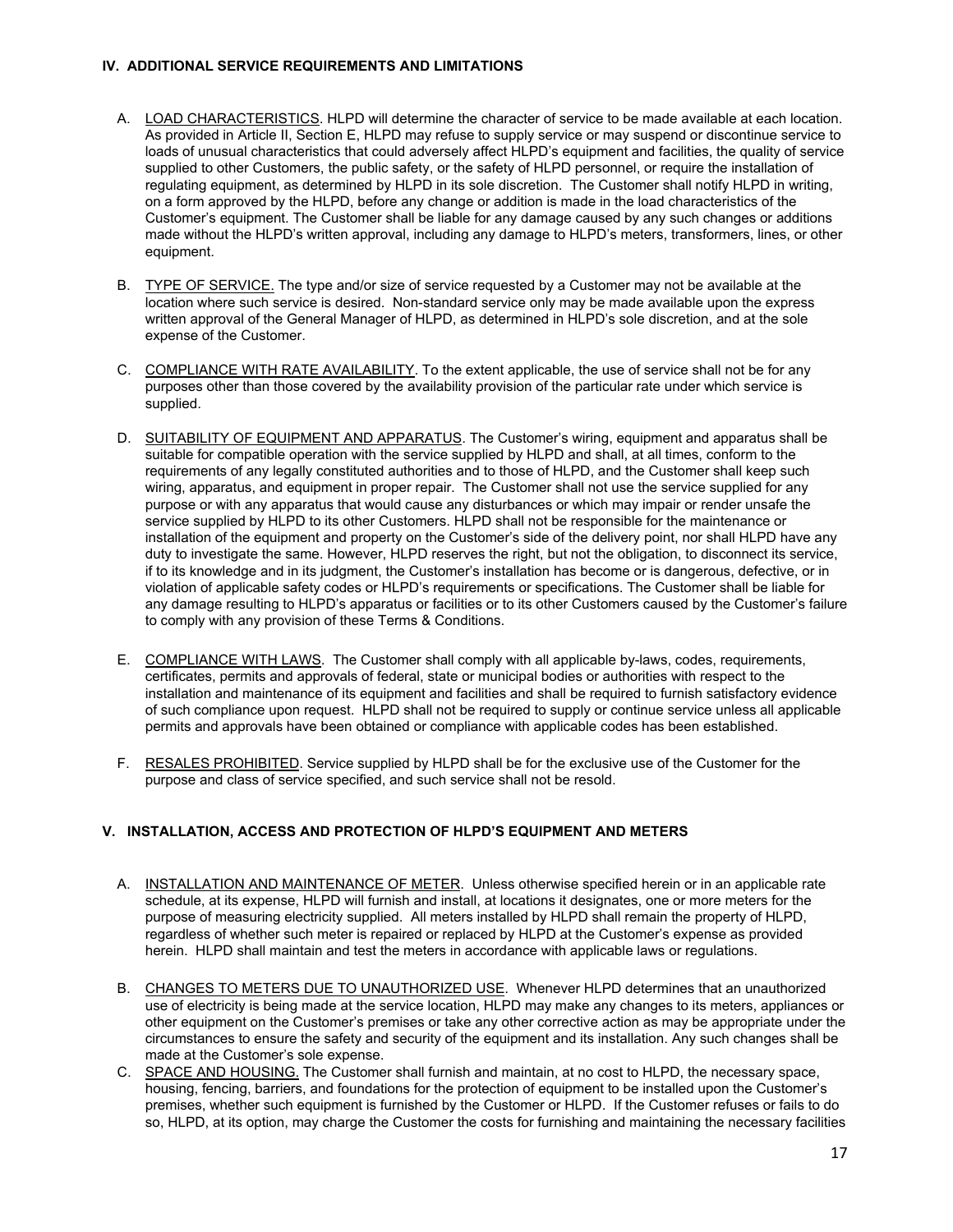or devices for the protection of its equipment. Such space, housing, fencing, barriers and foundations shall be in conformity with applicable laws and regulations and subject to HLPD's specifications and approval.

- D. ACCESS TO HLPD'S EQUIPMENT AND METERS. At all times, the meter and any other HLPD equipment installed on the Customer's premises for the purposes of supplying service, shall be readily accessible to HLPD at all reasonable times for reading, inspection, repairs, replacements, and testing. Access to HLPD's meters and equipment shall be free from all obstructions, including shrubbery, fencing, and other obstructions. HLPD may refuse to supply or may suspend service if access cannot be readily obtained, as determined by HLPD in its sole discretion.
- E. GRANT OF RIGHTS. The Customer hereby gives HLPD permission to access the Customer's premises at all reasonable times for the purposes of installing, inspecting, testing, reading, maintaining, repairing, replacing or removing HLPD's meters, equipment or appliances. If access is refused or is otherwise not provided, HLPD may take such corrective action as it deems necessary, including suspending service until access is obtained. The Customer shall be responsible for all costs incurred by HLPD to obtain such access. The Customer shall pay all such charges in full before service will be restored or any new service will be supplied. HLPD shall not be liable for any damage caused in obtaining lawful access to the premises.
- F. INTERFERENCE AND TAMPERING PROHIBITED. No person, unless expressly authorized by HLPD in writing, shall disconnect, remove, inspect or otherwise tamper with any meter or other equipment or facilities owned by HLPD. Neither Customer, nor anyone acting on the Customer's behalf, shall break any seals or change any settings to HLPD's meters or equipment. Upon request, HLPD will temporarily relocate meters at no additional cost to accommodate construction projects at the service location. The Customer shall be responsible for the safekeeping of HLPD's meters and equipment, which includes taking all reasonable precautions to prevent damage or interference therewith. HLPD may impose any additional reasonable conditions as it deems necessary for the protection of its equipment and facilities. The Customer shall be responsible for all costs associated with any damage or interference with HLPD's meters and/or equipment, including the cost of repairs or replacements as determined by HLPD in its sole discretion. HLPD reserves the right to suspend or discontinue service until full restitution is made and to take other reasonable measures to ensure the safety and protection of its property. In addition, any person found tampering with such HLPD equipment or meters may be subject to a fine or imprisonment, or both, as provided by G.L. c. 164, Section 126 or other applicable law.
- G. MULTIPLE DWELLING UNITS AND BUILDINGS. Separate dwelling units, whether within the same building or in separate buildings on the same premises, shall be separately metered and considered as separate Customers, whenever practicable. The Customer shall be responsible for properly identifying the meter troughs. If a residence is converted to multiple units, or for some other reason it becomes impracticable in the judgment of HLPD to separately meter individual dwelling units, service may be supplied through one meter under the applicable residential or general service rate. When HLPD requires the use of a single meter to measure total consumption, the Customer shall bring wiring to a central point. The wiring and location of the central point shall be subject to HLPD's approval. HLPD shall have the option, but shall not be required to install separate service for any garage, barn, or other out-building if such service may be supplied from the main premises. Landlord customers shall comply with the requirements of the State Sanitary Code.

# **VI. ADDITIONAL CUSTOMER RESPONSIBILITIES.**

- A. PROTECTION OF CUSTOMER EQUIPMENT AND APPLIANCES. The Customer acknowledges that computers, reproduction, X-ray, data processing equipment, electronics, similar and other devices can be extremely sensitive to power system transients or loss of voltage. The Customer is solely responsible for the protection of its equipment and appliances and should consult the equipment manufacturer for suitable devices to protect against these conditions. HLPD shall not be liable for any losses or damage to the Customer's equipment and appliances.
- B. INSTALLATION OF RELAYS. The Customer shall install, at its own expense, a reverse-phase relay of approved type on all alternating-current motors for passenger and freight elevators, hoists and cranes, and a reverse-power or other approved relays for parallel operation. The Customer is responsible for protecting all polyphase equipment from loss of phase conditions (single phasing).
- C. CHANGES IN CUSTOMER'S CONDITIONS OR INSTALLATION. The Customer shall provide advance written notice to HLPD of any proposed change to the purpose or location of the Customer's equipment or service conditions. Such changes shall not be made until approved by HLPD in writing. HLPD may request any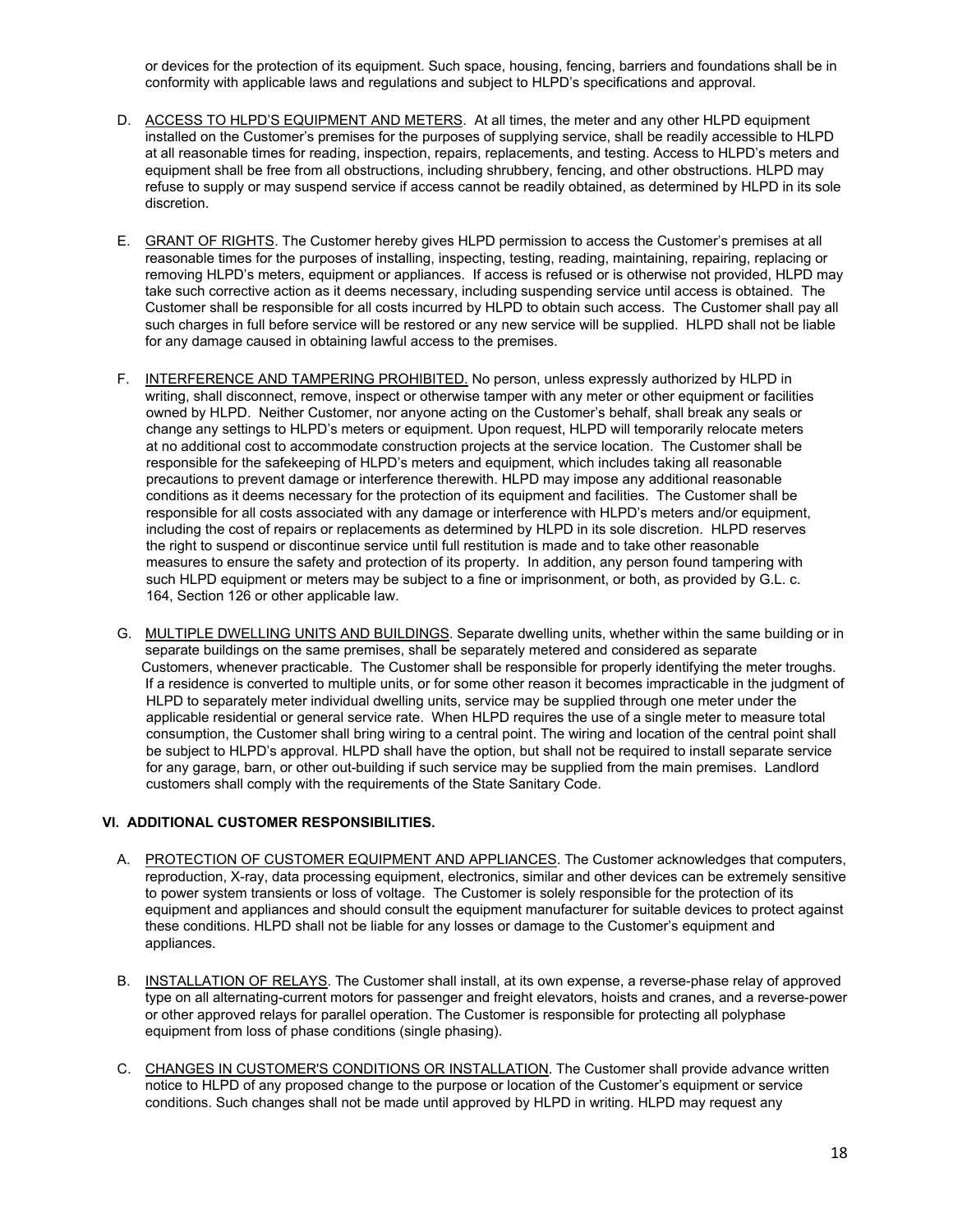information as it deems necessary to evaluate the effect of the proposed change on its system. The Customer shall be liable for any damage to the meters or other apparatus and equipment of HLPD caused by the changed conditions or installation made without HLPD's express prior approval. HLPD may terminate or refuse to provide service to any location if changes in the Customer's equipment, installation or interconnection fail to meet specifications or requirements prescribed by HLPD.

D. RELOCATION OF FACILITIES. If for any reason, it becomes necessary for HLPD to relocate any of its poles, wires or cables by which the Customer is served, the Customer, at its own expense, shall change the location of its point of delivery to a point readily accessible from the new location, and shall make any change in the wiring system in connection therewith. If the customer does not complete the relocation within 120 days, the Department reserves the right to hire a contractor to perform the work and add the charges to the customer's bill.

# **VII. RATES, CHARGES AND BILLING**

- A. RATE. HLPD will determine the rate applicable to each Customer based upon such Customer's usage or class of service. Every Customer is entitled to request service under the lowest rate applicable to the service supplied during each calendar year. HLPD shall not be liable for any claim that service provided to the Customer might have been less expensive or more advantageous to the Customer if supplied under a different rate.
- B. CHANGES IN RATE. HLPD's rates, rate schedules and tariffs are subject to change pursuant to and in accordance with G. L. c. 164, § 58. Service shall be billed at the new rate as of effective date.
- C. BILLING. All meters shall be read at least every other month as provided in the DPU billing and termination regulations, except where access to the meter cannot be obtained on the regular reading date. Bills for regular service charges shall be rendered monthly, except when HLPD determines that a different billing period is required or desirable as permitted by applicable law or regulation. Charges for the installation, maintenance, and repairs of equipment and facilities will be billed as applicable. HLPD may require payment in advance for such work.
- D. DUE DATE. All bills shall be due and payable upon receipt. The bill shall be deemed to be received on the date of hand delivery or three days following the date of mailing, as applicable, unless otherwise specified in the applicable rate schedule. If a bill for monthly service is not paid in full within forty-five (45) days of receipt of the original invoice and the amount is not subject to a good faith dispute, the invoice shall be deemed to be past due and service shall be subject to termination in accordance with applicable laws and regulations. The Customer also may be subject to late payment fees.
- E. LIABILITY FOR CHARGES. The Customer shall be and shall remain the Customer of record and shall be liable for all charges for service until such time as the Customer requests termination of service and a final meter reading is obtained by HLPD. All requests for termination shall be in writing on such forms required by HLPD. Continuous service will be provided to rental properties during periods of vacancy upon the filing of an application for continuous service pursuant to which the property owner or management company agrees to pay for the charges until a new Customer-of-record is established.
- F. LIABILITY FOR UNMETERED SERVICE AND UNBILLED CHARGES. When the Customer receives service that has not been metered or has not been charged due to a billing error or otherwise, HLPD may issue a makeup bill for the unbilled charges. The charges will be based on the actual use (if available) or estimated use (if actual meter readings are not available), at the applicable rate(s) for service during the period of unmetered or unbilled use.
- G. ADDITIONAL FEES AND CHARGES. The Customer may be charged additional fees and service charges as applicable. These may include fees and charges for after-hours service calls, return checks, service reconnect, etc.

# **VIII. SUSPENSION OR TERMINATION OF SERVICE**

A. SUSPENSION OF SERVICE FOR REPAIRS AND EMERGENCIES. HLPD reserves the right to suspend service at any time for the purposes of making repairs, replacements or changes to HLPD's equipment or facilities, whether on or off the Customer's premises. HLPD also may suspend service at any time, in its judgment, to protect the safety of its workers or the public or its property, or otherwise when HLPD deems that an emergency exists. However, nothing in this Section shall be deemed to require HLPD to make any such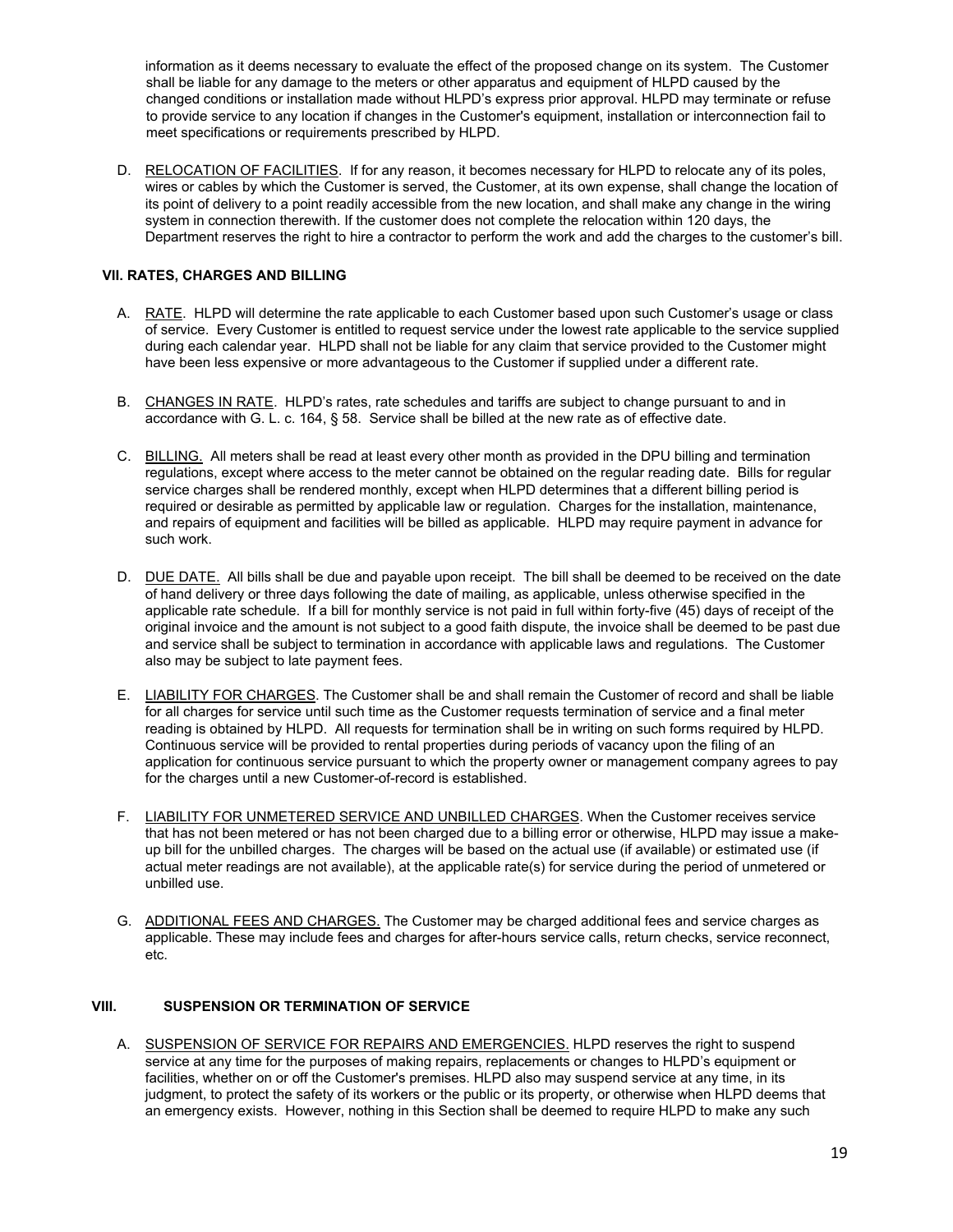repairs, replacements or changes, at times other than HLPD's normal business hours. The Customer typically will be notified in advance to the extent practicable except in cases of emergency.

- B. NON-COMPLIANCE. HLPD shall have the right to suspend or discontinue service when the Customer fails to comply with or fails to perform any of the requirements or obligations of these Terms and Conditions or any applicable rate schedule or service agreement with HLPD, including non-payment of charges when due, or if the equipment and apparatus of the Customer interferes with HLPD's system or service to HLPD's other Customers.
- C. REASONS OF SAFETY OR FRAUD. HLPD may suspend or discontinue service without prior notice in the following situations:
	- 1. Where the Customer's wiring or equipment is found to be in a dangerous or unsafe condition or for other reasons affecting the health or safety of the public or HLPD's workers; and/or
	- 2. If necessary to protect HLPD from fraud or theft.
- D. CAUSES BEYOND HLPD'S CONTROL. HLPD may discontinue or suspend service and remove any HLPD equipment which, in the opinion of HLPD, may have become unsuitable by reason of deterioration, civil commotion, vandalism, state of war, explosions, fire, storm, flood, lightning, or any other causes beyond HLPD's reasonable control.
- E. AS PERMITTED BY DPU REGULATIONS. HLPD may discontinue service in accordance with or as permitted by the DPU's billing and termination regulations, 220 C.M.R. 25.00, *et seq*.
- F. REMOVAL OF APPLIANCES. HLPD may remove its equipment, wiring and appliances upon termination or discontinuance of service. Such appliances, wiring and/or equipment shall not be restored except upon the filing and acceptance of a new application for service and payment of all outstanding charges and the costs of removal and restoration of service.

# **IX. LIMITATIONS ON LIABIITY AND DAMAGES AND EXCLUSIONS**

A. SERVICE QUALITY AND INTERRUPTIONS. While HLPD endeavors to furnish adequate and reliable service, HLPD does not guarantee continuous service or warrant that service will be free from interruptions or defects and disclaims any and all loss or liability resulting from its failure to provide service or its inability to maintain uninterrupted and continuous service to the extent allowed by law. HLPD shall not be responsible for any variation or diminution in service, abnormal voltage, or reversal of its service, except to the extent that such condition is caused solely by HLPD's gross negligence or willful misconduct. In no event shall HLPD be liable for any indirect, incidental or consequential losses or damages of any kind resulting therefrom. HLPD shall have no duty to regulate voltage and/or frequency beyond that required by the American National Standard for Electric Power Systems and Equipment, ANSI C84.1, and if the Customer requires regulation of voltage and/or frequency that is more refined, the Customer shall furnish, install, maintain and operate the necessary apparatus at his own expense.

The Customer acknowledges that when a part or parts of the interconnected generation, transmission or distribution systems may be threatened by a condition which may affect the integrity of the supply of electric service, or when a condition of actual or threatened shortage of available energy supplies and resources shall exist, HLPD may, in its sole judgment, curtail, allocate, or interrupt such service to the Customer.

- B. USE OF ELECTRICITY OR PRESENCE OF APPLIANCES. HLPD shall not be liable for injuries or damage to the person or property of the Customer or any other persons resulting from the use of electricity or the presence of HLPD's appliances and equipment on the Customer's premises. Neither by inspection nor non-rejection does HLPD in any way give any warranty, express or implied, as to the adequacy, safety or other characteristics of any equipment, wiring or devices, installed on the Customer's premises. HLPD shall not be liable for injuries or damages resulting in any way from the supplying or use of electricity or from the presence or operation of HLPD's service, conductors, appurtenances or other equipment on the Customer's premises.
- C. OTHER EVENTS. Notwithstanding the foregoing limitations, HLPD disclaims any and all liability for losses or damages due to any other causes beyond its immediate control, whether fire, explosion, flood, weather conditions, accidents, labor difficulties, conditions of fuel supply, the attitude of any public authority, reduction in voltage, rotational utilization of distribution feeders, scheduled black- outs, failure to receive electricity for which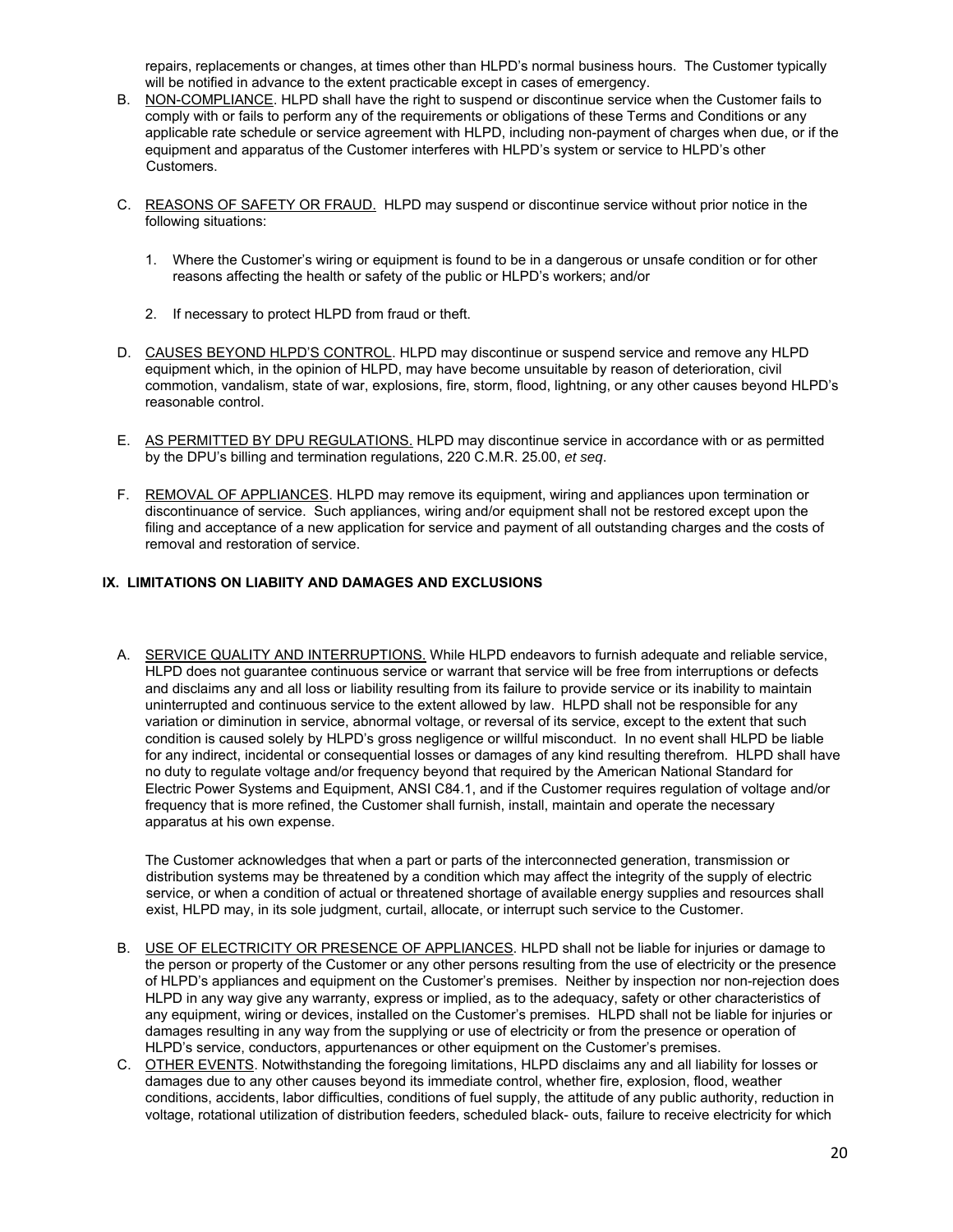in any manner it has contracted, or due to the operation in accordance with good utility practice of an emergency load reduction program by HLPD or one with whom it has contracted for the supply of electricity.

Effective February 1, 2017

Filed by Brian R. Choquette, General **Manager**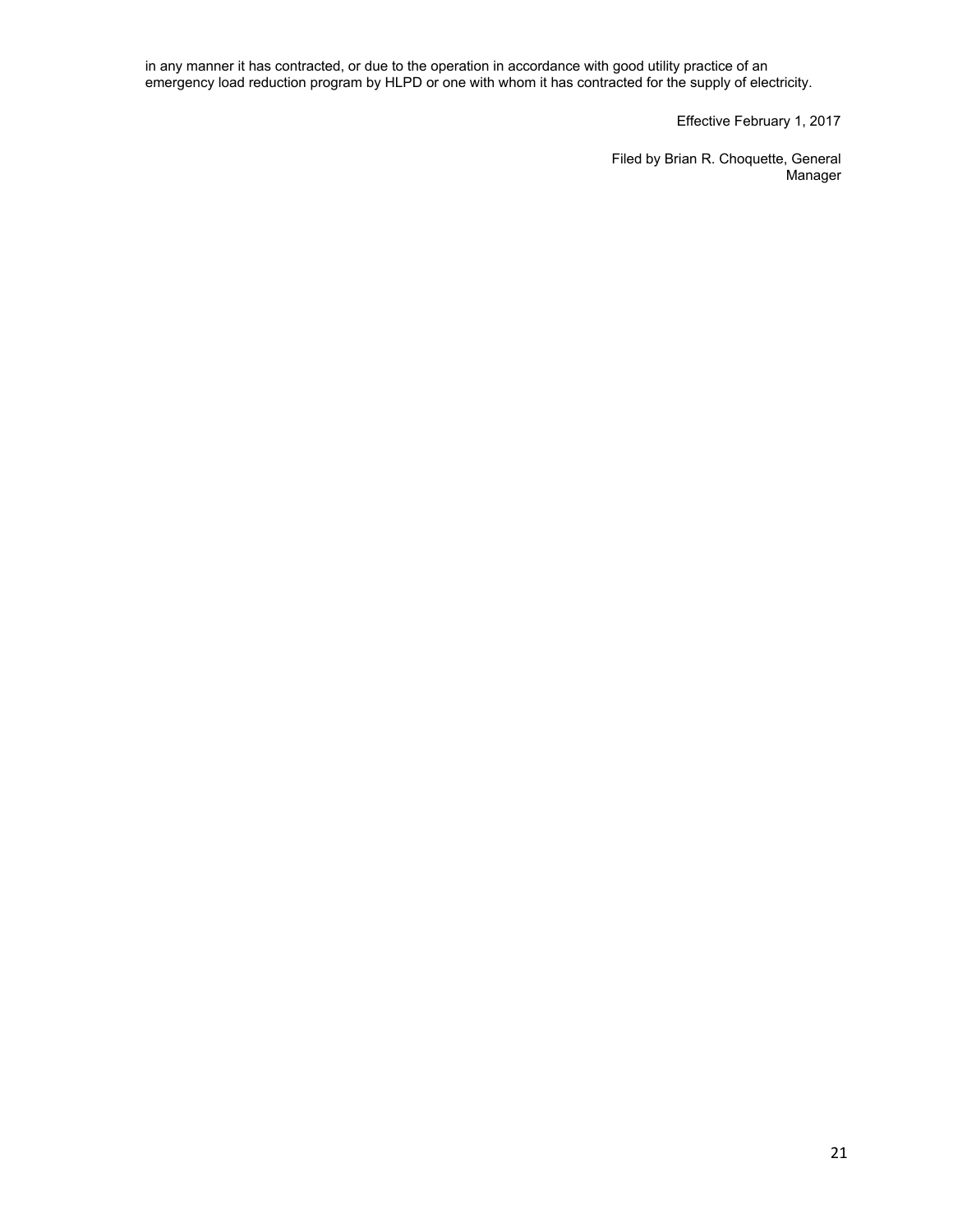# **RENEWABLE ENERGY AND ENERGY CONSERVATION INCENTIVE CHARGE**

The residential and commercial Renewable Energy & Energy Conservation Incentive Charge of \$0.00173 per kWh applicable to all customers billed.

> Effective: April 1, 2022 Filed by Yakov D. Levin, General Manager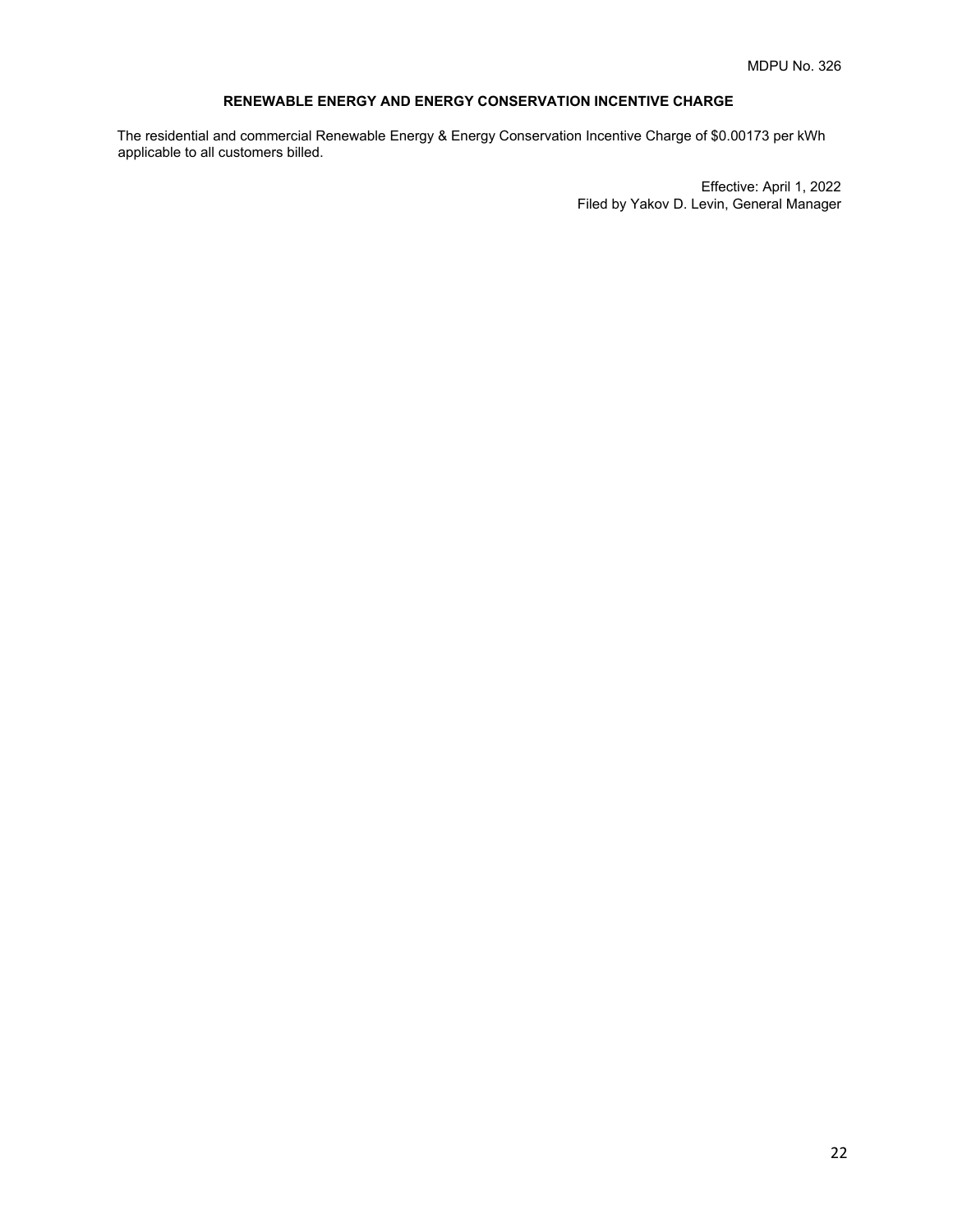# **INSTALLATION OF DISTRIBUTION EQUIPMENT FOR RESIDENTIAL AND COMMERCIAL DEVELOPMENT**

- 1. Upon request from a developer proposing to construct a qualifying residential and commercial development consisting of dwelling facilities and facilities accessory thereto and subject to the provisions hereinafter set forth, the Hudson Light & Power Department (Department) will provide a distribution system in public or private ways, or rights-of-way to be installed throughout the entire development. A qualifying development is one proposed to be built on a land area defined in a real estate development plan, approved by the municipality in which it is proposed to be located and recorded, or suitable, in the opinion of the Department 's property attorney, to be recorded in the appropriate Registry of Deeds. Said land area shall be situated where no electric distribution system exists and where no electric distribution system other than that provided pursuant to the provisions of this policy will be required, and approved by the Department pursuant to all the relevant provisions and conditions of this policy
- 2. The developer must present to the Department a plan showing the physical sequence in which the residential development is to be built and indicating the estimated elapsed time within which the total development, or a significant and separable portion thereof, will be completed. Both the physical sequence and the estimated elapsed time of completion shall be subject to the approval of the Department as reasonable.
- 3. The developer shall make a nonrefundable payment of the actual cost as an in-aid of construction charge in accordance with the charges and fees applicable at the time.
- 4. For developments of single family residences, multi-families residential structures (condominiums and apartments, etc.), and commercial and industrial structures, a non-returnable payment shall be made to the Hudson Light & Power Department in amount of the estimated cost to provide electric service to the project prior to the start of construction.
- 5. Street light installations are the responsibility of the developer, the quantity and location shall be designated by the Planning Board and coordinated with the Selectmen and the Hudson Light and Power Department. The developer shall have a sign off from the Planning Board and the Selectmen of the towns in the service area of the Hudson Light and Power Department.
- 6. For an underground distribution system, developers shall excavate trenches, install conduits, and install transformer pads and appropriate vehicle protection equipment in accordance with the Department's specifications, at their expense. Conduit sizes will be specified by the Department. The Department will install transformers, high voltage and secondary cables, except for the underground secondary service conductors as covered in paragraph 11 of this policy.
- 7. Special requirement will result in additional cost to the developer.
	- a. Whenever, in order to properly supply electricity to a development, it is necessary to install additional equipment or attachments due to changes requested by the developer or local authorities, the developer shall reimburse the Department for any additional costs, including those for engineering, incurred as a result thereof.
	- b. If power for construction is required before the final layout and grades are completed, the cost of temporary service shall be borne by the Developer. The Department shall not provide permanent equipment or conductors to the site until after the installation of a binder coat on traveled ways to ensure acceptable layouts and grades.
	- c. For an underground system, if street surfacing is completed prior to installation of the conduit system and shall in any respect interfere with the installation of any facilities, the developer shall be responsible for any additional expense caused thereby.
- 8. The developer shall furnish the Department with an approved development plan(s), complying with the provisions of Section 1, together with all available grades and land clearing information, street improvement details, and locations of water mains, sewer lines, gas lines, property lines, and easements to parties other than the Department. At the time the Department is requested to install the distribution system, the developer must have placed stakes showing final grades and lines and must have graded to within two inches below final grade. During the installation period,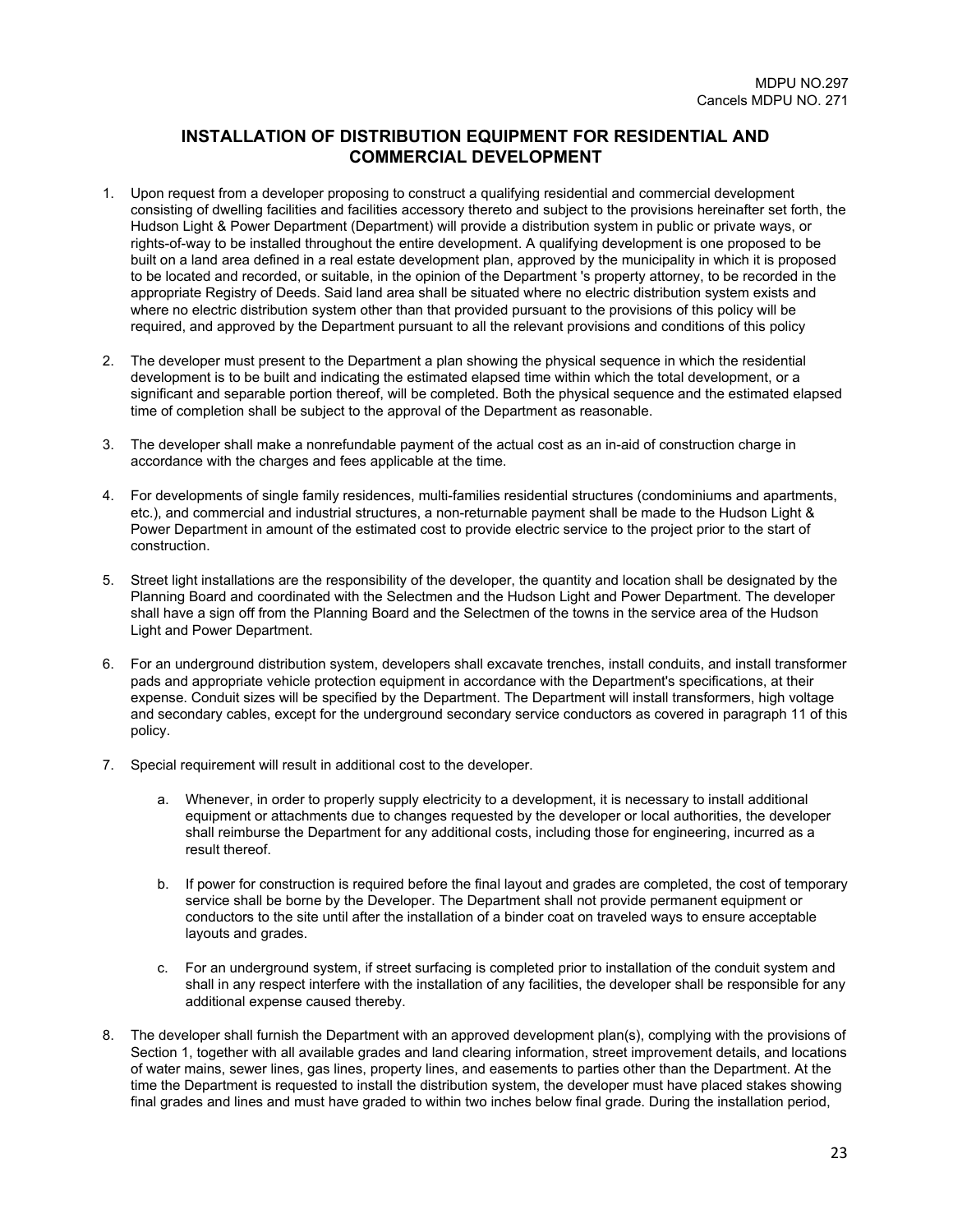the developer shall coordinate other construction so as to permit unimpeded operation of the Hudson Light and Power Department crews.

- 9. The owners of record shall grant the Department , without cost, perpetual rights and easements free and clear of encumbrances of record, the form and content of which shall be acceptable to and approved by the Department's property attorney, including rights of ingress and egress acceptable to the Department for:
	- a. Poles, wires, cable, anchors, guys, fixtures and appurtenance associated with overhead construction. Paragraph 9b through 12 relate to underground construction.
	- b. Transformer locations and installations, including the cable connections. In developments of single-family residences, such locations will, in general, be on private property approximately six feet back from the street line and centered on the boundary between abutting properties. In all other projects, such locations will, in general, be on private property within ten feet of traveled ways or other paved areas accessible by the Department. Further, a fence will not be allowed to be built across the front of a transformer pad, as it would interfere with operation and maintenance of the transformer. However, a fence may be built 7 feet from the rear and sides of the pad. The top of the pad shall be 4 inches above final grade.
	- c. Secondary connection points. In developments of single-family residences, such locations will, in general be between the street line and the transformer installations and on the boundary line of abutting properties or approximately two feet back from the street line and centered on the boundary between abutting properties. In other projects, such locations will, in general, be adjacent to the transformer locations described in paragraph "a" above.
	- d. Primary and secondary cables in conduit. In developments of single-family residences, these cables will, in general, be located in public ways or private ways between the paved surface and the immediately adjacent property line. In developments of other projects, these cables will, in general, be located in public ways or private ways between the paved surface and the immediately adjacent property lines or in rightsof-way accessible by the Department's vehicles and crews. Cables and conduits located under traveled ways shall be encased in concrete.
	- e. Any other underground or pad-mounted facilities to be owned and maintained by the Department which are required to provide electric service, including street lighting, as laid out or planned.
- 10. The secondary service conductors running from secondary connection points or transformer locations to residential buildings shall be provided by the developer and maintained by the property owner of record in accordance with Department specifications and with any local ordinances and/or bylaws applicable thereto. Such conductors shall be installed in duct or conduit of a Department approved type.
- 11. Where the Department's metering devices are located on the outside of structures, the cable shall, in all cases, be enclosed in rigid galvanized conduit mechanically coupled to such devices and firmly attached to the structures supporting the devices. Where Department metering devices are located indoors, the cables shall, in all cases, penetrate structure walls in accordance with applicable regulations.
- 12. Underground systems installed in accordance with the provisions above shall be owned and maintained by the Department, except for secondary service conductors and other devices described elsewhere in this policy. Applicable provisions contained in the Department Terms and Conditions, where not inconsistent herewith, shall apply to all installations made hereunder.
- 13. Underground systems shall be installed in accordance with the latest revision of Department's Construction Handbook and associated specifications.

Effective: December 1, 2019 Filed by Brian R. Choquette, General Manager MDPU NO. 322 Cancels MDPU NO. 298

# **HUDSON LIGHT AND POWER DEPARTMENT**

# **DISTRIBUTED GENERATION POLICY**

### **AVAILABILITY**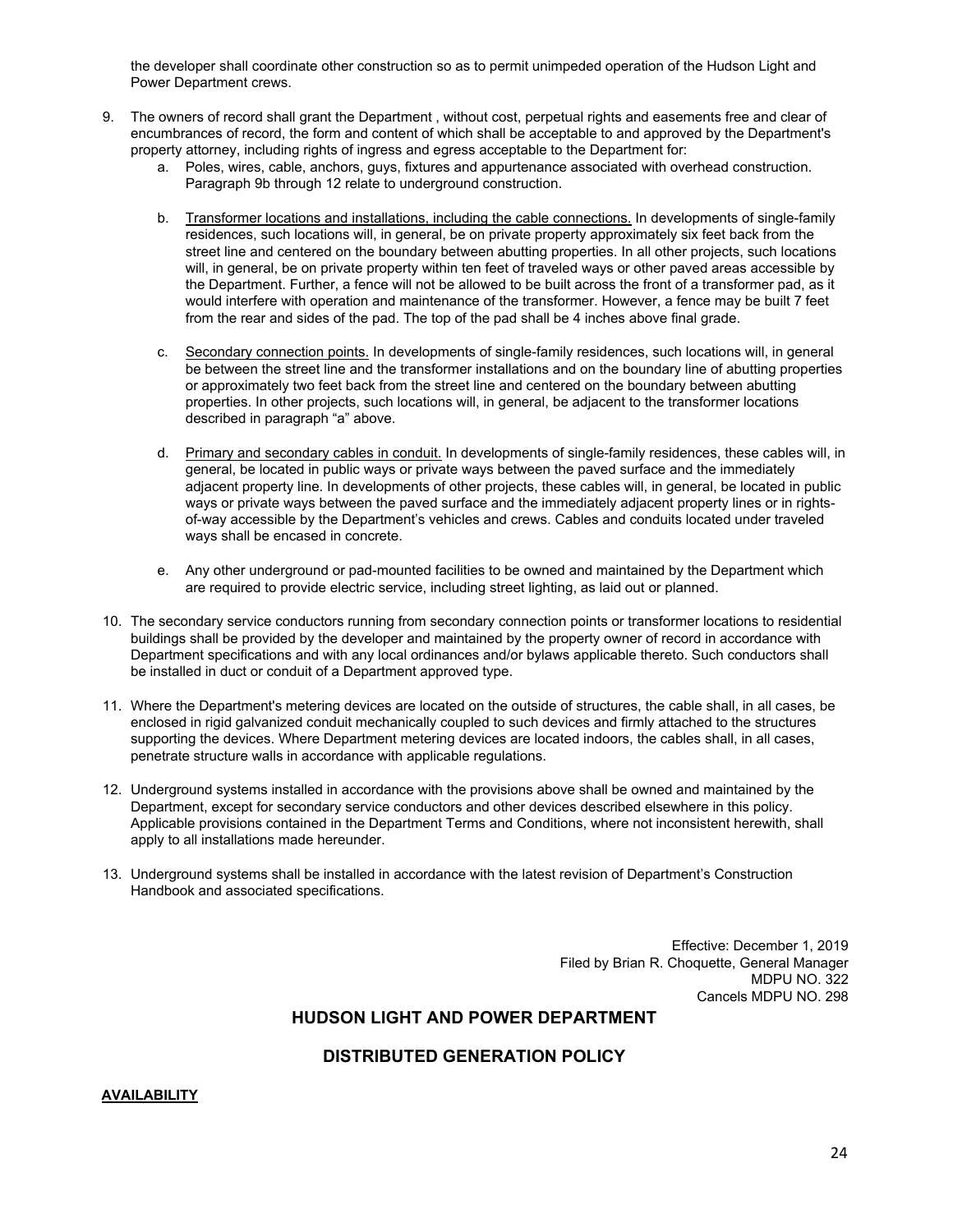These requirements are applicable to customers with Distributed Generation (DG), such as solar, wind turbine or other auxiliary generation interconnected with Hudson Light & Power Department's (HLPD) electric system. Such DG system must be owned by the HLPD customer; third party lease agreements will not be allowed to interconnect.

The maximum DG system size (nameplate) allowed on the HLPD system is 20 kW (DC for inverter systems; AC for other technologies). This limit shall apply per customer and per location. Customers owning multiple properties are limited to 20 kW in total. Customers with more than 20 kW of DG installed prior to December 2015 will be grandfathered.

The maximum energy HLPD will purchase from any one customer under this DG Policy (even if the customer has multiple DG systems or more than 20 kW capacity) is 30,000 kWh annually. Any customer delivering more than 30,000 kWh to HLPD will not be compensated for the excess over 30,000 kWh on a calendar year basis (note that a billing adjustment may be required after annual analysis of the total energy delivered to HLPD).

Customers interested in installing more than 20 kW (nameplate) of DG shall be required to negotiate a Power Purchase Agreement and Interconnection Agreement with the Department. These customers will be considered wholesale generators and will:

- 1. be responsible for all HLPD interconnection and legal costs,
- 2. be subject to HLPD portfolio limitations, circuit capacity limitations and feeder limitations,
- 3. negotiate the price to be paid for energy (must be market competitive), and
- 4. not be eligible for rebates

# **HLPD PURCHASE OF DG ENERGY:**

HLPD does not provide for net metering of distributed generation. Pricing for energy delivered to HLPD from the DG system will be at HLPD's Power Adjustment Charge (PAC), as it is set from time to time. For any billing period that HLPD calculates an amount owed to a DG customer, a credit will be posted to customer's account. HLPD will carry forward, from billing period to billing period, any remaining credit balance. Balances exceeding \$250 will be processed for payment on an annual basis in March each year for customers in good standing upon request. Balances under \$250 in March shall continue to carry forward on the customer's account.

# **INSTALLATION REQUIREMENTS:**

Customer shall provide to HLPD all the technical information for the system and related equipment at least four weeks prior to installation.

HLPD requires protective devices to be installed to prevent back-feed to its system during utility outages. The installation must conform to IEEE 929-2000 (including the use of a Utility Interface AC Disconnect Switch per section 5.4), UL 1741, and in compliance with requirements of the local wiring inspector. The Utility Interface AC Disconnect Switch shall be knife blade type, lockable, and installed adjacent to the HLPD meter. It shall remain accessible to HLPD for emergency use. It shall be labeled with a phenolic nameplate, white letters on a red background, approximately 3" x 5" and shall read similar to:

# **Solar (**Wind, Auxiliary, etc.**) Power System HLPD Interface AC Disconnect Switch**

If UL 1741 is the standard to which the proposed DG system inverter is built, that standard provides adequate assurance that when manufactured the inverter will perform in a manner that prevents back-feed during islanding.

- 1. HLPD requires that the inverter be capable of separating the DG from the utility during island events for the life of the system. The system must be tested at least once per year to demonstrate its ability to protect against back-feed to the HLPD's system upon loss of line power. HLPD will accept a field test in lieu of the certification tests specified in UL 1741. Should the unit fail to pass the periodic islanding test, the inverter must immediately be taken out of service until it is restored to proper operation and successfully retested. HLPD reserves the right to witness such testing at its sole discretion including an initial commissioning test.
- 2. UL 1741 also imposes harmonic distortion limits on the inverter, and it will be the customer's responsibility to assure the system continues to perform within the limits after initial installation.

# **TERMS AND CONDITIONS**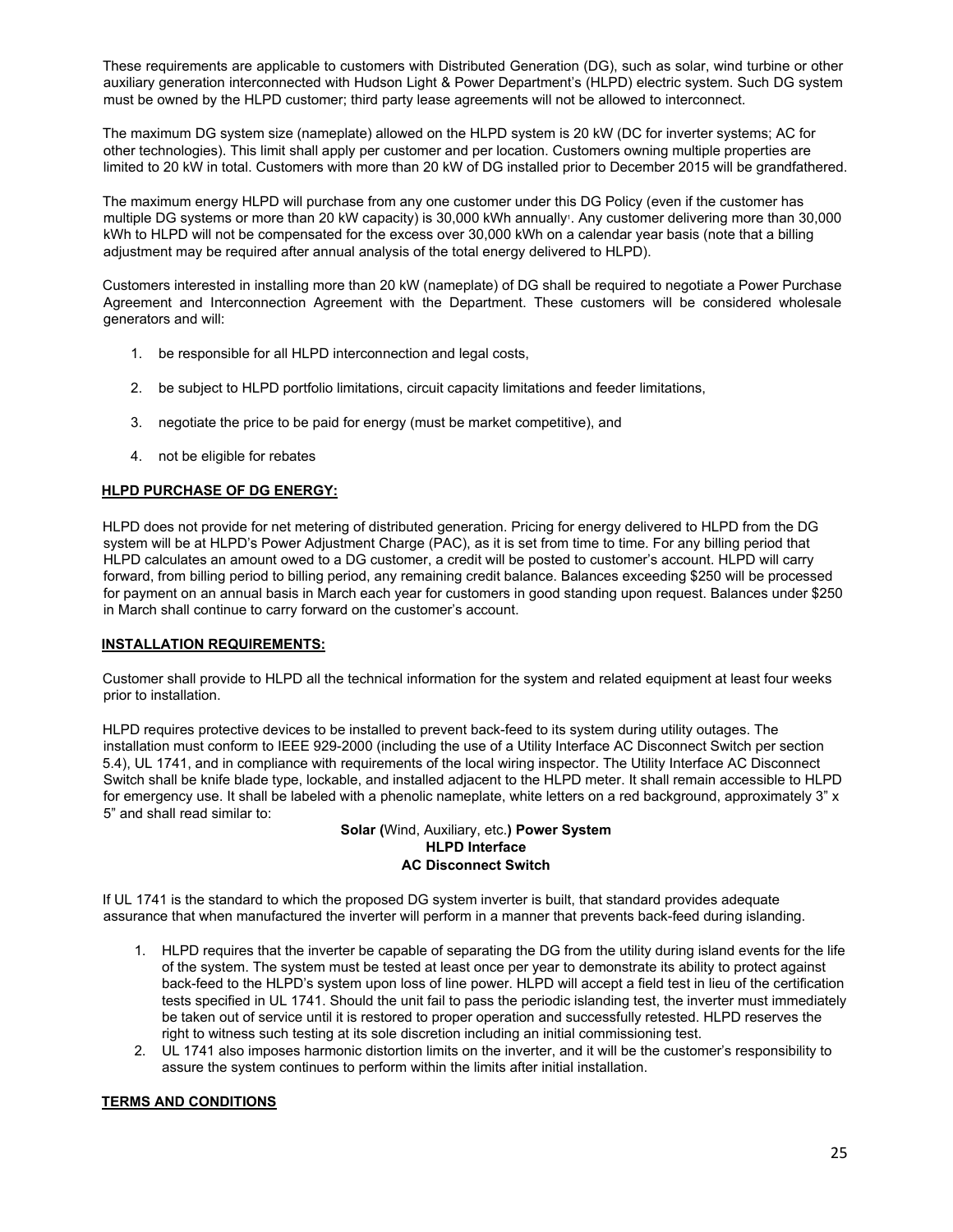The installation of the DG system and inverter introduces potential liability for HLPD. Therefore, HLPD requires and the customer agrees that:

- 1. In the event that a failure of the anti-islanding feature causes damage to property and/or injury to any person(s), the customer will bear sole responsibility for any claims or damages.
- 2. Customers will also be solely responsible for any adverse impact to other customers as a result of a failure of their inverter to perform within the harmonic limits of UL 1741. The customer will be solely responsible for the costs to correct such impacts.
- 3. The customer will hold HLPD harmless for any damages that might occur to his/her DG/Inverter system or his/her property as a result of the interconnection to the HLPD's system.

HLPD's Standard Terms and Conditions in effect from time to time, where not inconsistent with any specific provisions hereof, are a part of these requirements.

1 Using PVWatts (www.pvwatts.nrel.gov) online solar model, a DG solar project of 20 kWdc would produce about 25,000 kWh annually. The HLPD annual limit shall be 25,000 kWh/year plus a 20% margin, or 30,000 kWh/yr.

> Effective: February 1, 2017 Filed by Brian R. Choquette, General Manager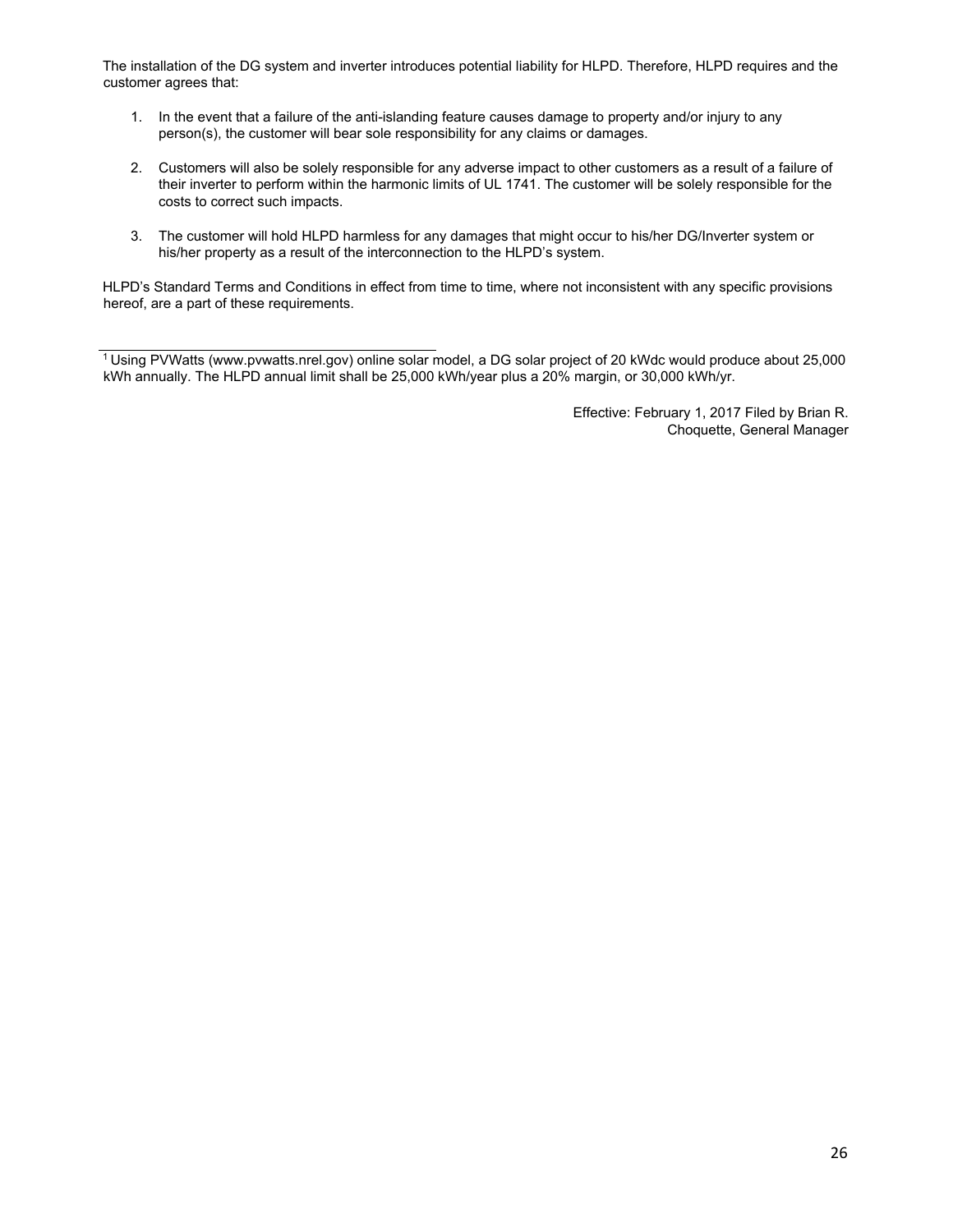M.D.P.U. No. 299 Cancels M.D.P.U. No. 230

# **POWER ADJUSTMENT CHARGE**

## **APPLICATION**

The Power Adjustment charge will be applied to all sales of electrical energy to ultimate users under all rates and modified energy charges provided therein.

#### **ADJUSTMENT**

The adjustment will be made up of two parts:

A. The Levelized Energy, Short Term Capacity and Wholesale Transmission Adjustment (applicable to all rates);

and

B. The Levelized New York Power Authority (NYPA) Hydro Adjustment (applicable to Residential Rates A, E and  $F$ ).

### **LEVELIZED ENERGY, SHORT TERM CAPACITY AND WHOLESALE TRANSMISSION ADJUSTMENT**

The Levelized Energy, Short-Term Capacity and Wholesale Transmission Adjustment will result when the average cost of energy and short-term capacity and wholesale transmission, as defined herein, is more or less than the Standard Base of 0.00 mils (\$ 0.00000) per kilowatt-hour.

The average cost of energy, short term capacity and wholesale transmission will be calculated by adding the fuel costs of all existing entitlements and the total cost (fuel, transmission and capacity) of all short-term economy purchases, and dividing that sum by the period's kilowatt-hour sales.

The Levelized Energy, Short-Term Capacity and Wholesale Transmission Adjustment shall be modified from time to time to adjust for actual energy and short-term capacity and wholesale transmission costs. Modifications will occur when appropriate through the accrual and comparison of the average cost of energy, short-term capacity and wholesale transmission against the Levelized Energy and Short Term Capacity Adjustment. The levelization system will be used to avoid abrupt changes to the adjustment.

#### **LEVELIZED NYPA HYDRO ADJUSTMENT**

The Department will project annual costs and annual savings resulting from power agreements with the NYPA Hydro to determine the Levelized NYPA Hydro Adjustment per kilowatt-hour to residential rates.

The Department will calculate the Actual NYPA Savings on a monthly basis by subtracting representative actual power costs with NYPA from projected power costs without NYPA.

The projected annual Levelized NYPA Hydro Adjustment shall be modified from time to time to adjust for actual savings returned. Modifications will occur when appropriate through the accrual and comparison of the Actual NYPA Savings previously outlined against the Levelized NYPA Hydro Adjustment. The levelization system will be used to avoid abrupt changes to the NYPA adjustment.

All costs for NYPA power, including transmission, shall be deducted from the NYPA savings.

Effective: February 1, 2017 Filed by Brian R. Choquette, General Manager MDPU No. 300 Cancels MDPU No. 156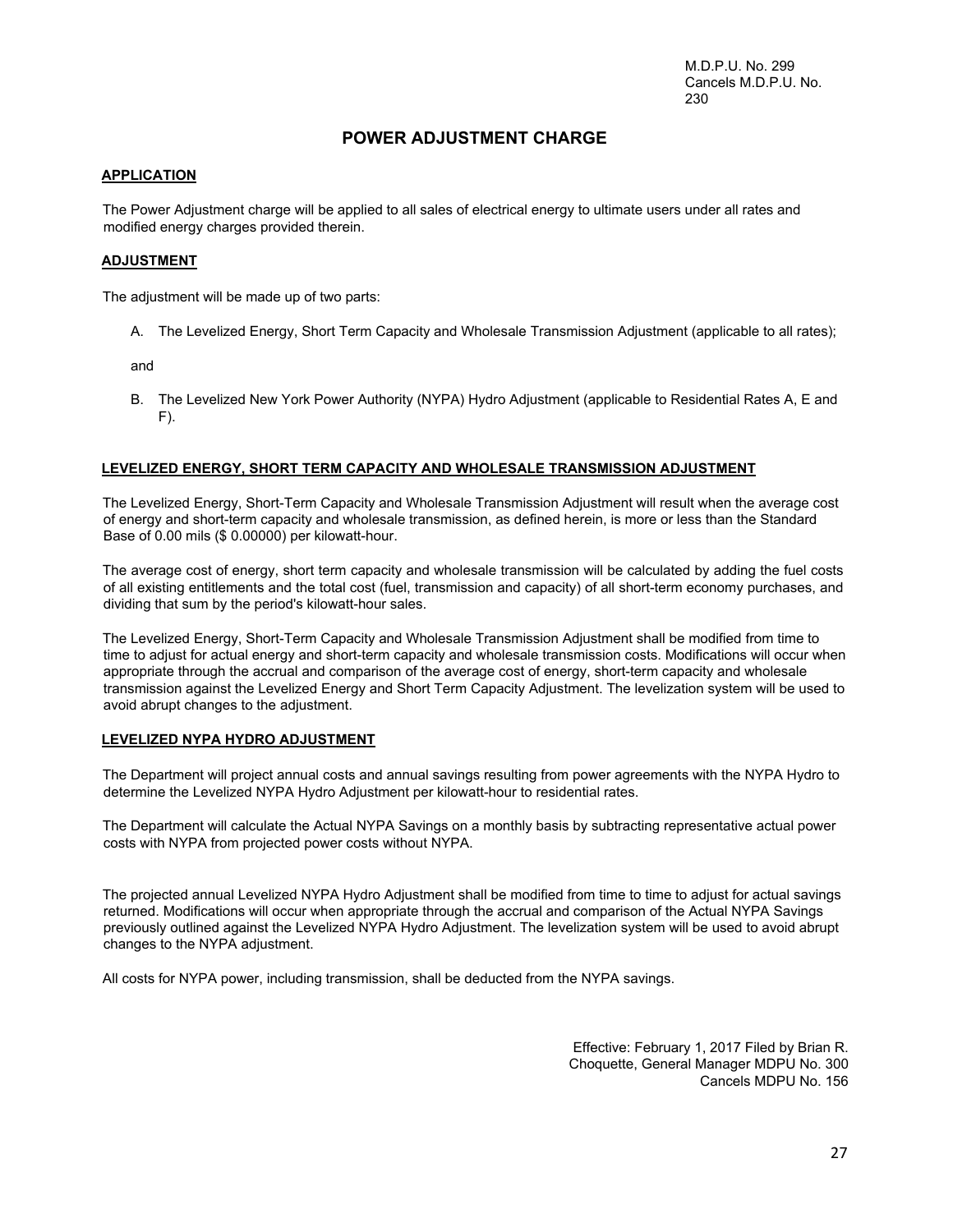# **HLPD SERVICE CHARGES**

# **HLPD Service Charges:**

| After-Hour Service Call                                                                                                                                                                                                                                                                | \$185,00/2 hours                             |
|----------------------------------------------------------------------------------------------------------------------------------------------------------------------------------------------------------------------------------------------------------------------------------------|----------------------------------------------|
| Broken Meter Glass Replacements                                                                                                                                                                                                                                                        | \$30.00                                      |
| Meter Tests- Customer Request                                                                                                                                                                                                                                                          | \$40.00                                      |
| Poly-Phase Meter Test                                                                                                                                                                                                                                                                  | \$80.00                                      |
| <b>Municipal Property Attachment</b>                                                                                                                                                                                                                                                   | \$95.00                                      |
| <b>Returned Check</b>                                                                                                                                                                                                                                                                  | \$25.00                                      |
| <b>Standard Temporary Service</b>                                                                                                                                                                                                                                                      | \$225.00                                     |
| <b>Termination Reconnect</b>                                                                                                                                                                                                                                                           | \$25.00                                      |
| <b>Termination Reconnect-After Hours</b>                                                                                                                                                                                                                                               | \$185.00                                     |
| <b>Existing Customers:</b>                                                                                                                                                                                                                                                             |                                              |
| Private Property Construction Labor (per employee-hour)                                                                                                                                                                                                                                | \$75.00                                      |
| Monday-Thursday 6:30 am- 4:30 pm                                                                                                                                                                                                                                                       |                                              |
| Private Property Construction Labor – After Hours                                                                                                                                                                                                                                      |                                              |
| 4:30 pm- 6:30 am Monday-Thursday and All-day Fridays and Saturdays<br>I.<br>Minimum Call/employee or two hours/employee<br>a.<br>Subsequent hours/employee<br>b.<br>Sundays and Holidays<br>Π.<br>Minimum Call/employee or two hours/employee<br>а.<br>Subsequent hours/employee<br>b. | \$225.00<br>\$112.50<br>\$300.00<br>\$150.00 |
| <b>New Construction:</b>                                                                                                                                                                                                                                                               |                                              |
| Labor Hourly Rate Monday- Saturday                                                                                                                                                                                                                                                     | \$150.00                                     |
| Labor Hourly Rate Sundays and Holidays                                                                                                                                                                                                                                                 | \$180.00                                     |
| Hourly Rate Bucket Truck                                                                                                                                                                                                                                                               | \$80.00                                      |
| Hour Rate Digger Truck                                                                                                                                                                                                                                                                 | \$90.00                                      |
| Hourly Rate Dump/Flat Bed Truck                                                                                                                                                                                                                                                        | \$45.00                                      |
| Hourly Rate Pick-up Small Truck                                                                                                                                                                                                                                                        | \$20.00                                      |
| <b>Temporary Service</b>                                                                                                                                                                                                                                                               | \$225.00                                     |
| <b>Emergency Call-Out</b>                                                                                                                                                                                                                                                              | Minimum of two (2) hours                     |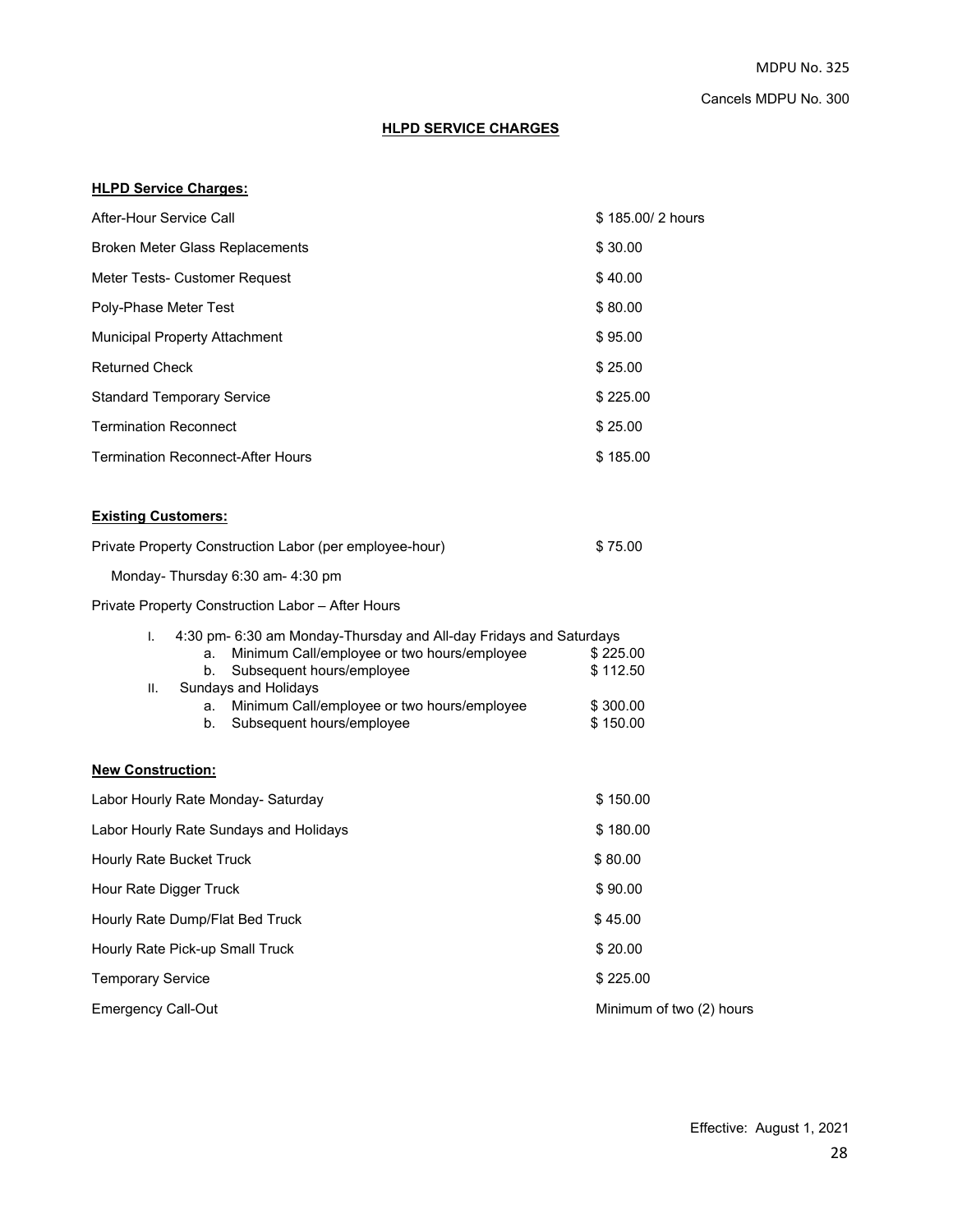# Filed by Brian Choquette, General Manager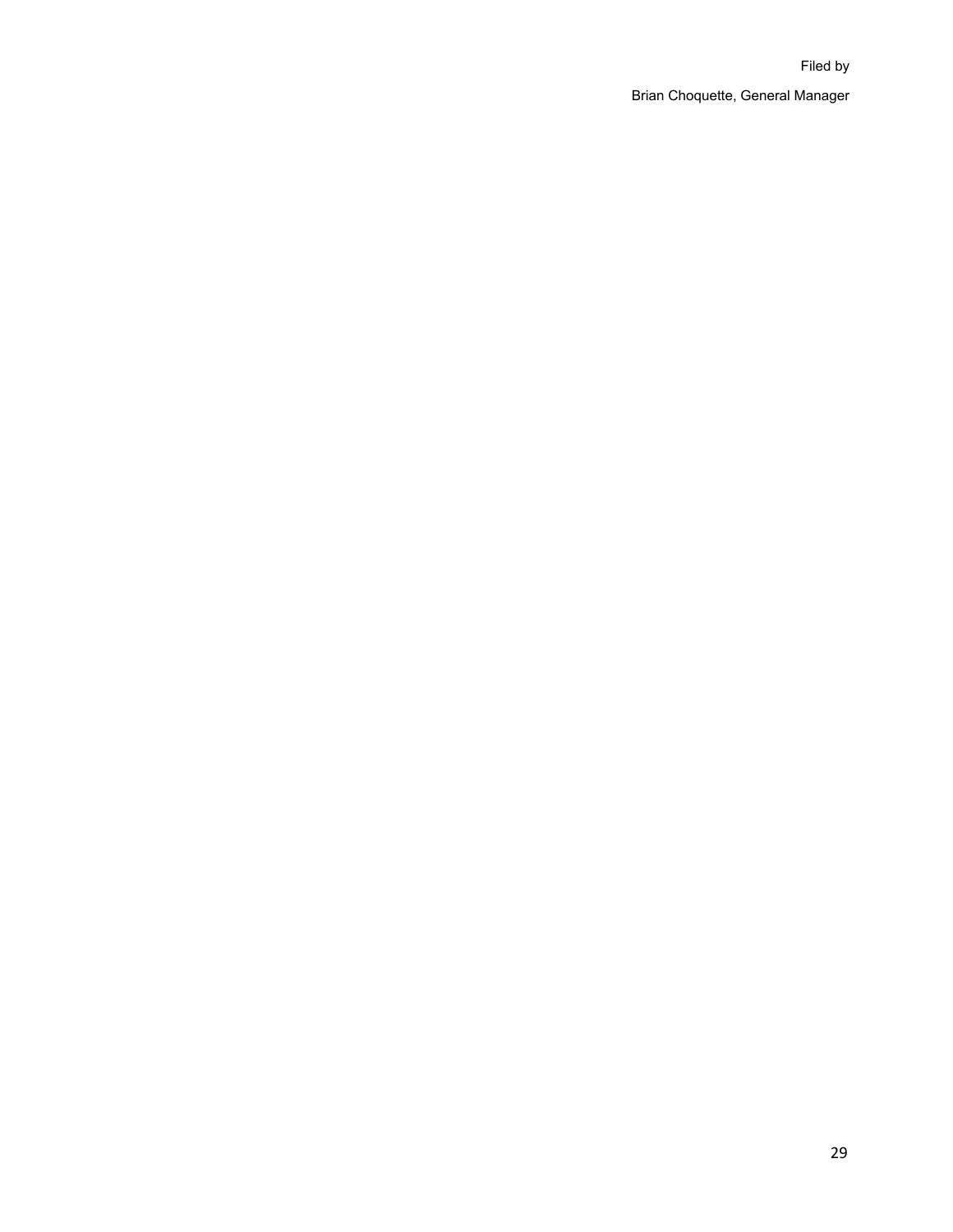Hudson Light & Power Dept 49 Forest Ave Hudson, Massachusetts 01749

# M.D.P.U. #312

# Hudson Light & Power Department Advanced Metering Infrastructure Opt-Out Cost Adjustment Provision

For Domestic Rate A-Rate No.1, Schedule E- Rate No.6, Schedule F- Rate No. 7

Rate Customers APPLICATION:

This adjustment applies to all accounts metered under the 1, 6 and 7 rates provided therein. DESCRIPTION OF PROVISION:

Unless otherwise determined by the Hudson Light & Power Department ("HLPD"), all services shall be equipped with a meter that employs Advanced Metering Infrastructure ("AMI") technology utilizing wireless means to allow the HLPD to obtain meter readings remotely. Customers may choose to "opt-out" by having their AMI meter replaced with a non-AMI meter. At the customer's request, the HLPD shall allow the customer to use a non-AMI meter for the purpose of billing electric service to the customer. Upon written receipt of the Customer's request, the HLPD shall allow the customer to continue using his/her non-AMI meter or, in the case where the AMI meter has already been installed, the HLPD shall use its best efforts to exchange the meter as soon as possible after receiving the request, depending on resource availability.

When applicable, customers who choose to opt-out will be charged an initial fee for the removal of the existing AMI meter and the installation of the non-AMI meter, pursuant to the Adjustment Charges below. All customers who choose to opt-out shall be charged a monthly meter reading fee for the non-AMI meter, pursuant to the Adjustment Charges below. The HLPD at its option, may choose to read the non-AMI meter less frequently than once per month. In that case, or if the HLPD is unable for any reason to read the meter on the regularly scheduled monthly read date, the HLPD shall make a reasonable estimate of the consumption of electricity during those months when the meter is not read, based on available data, and such estimated bills shall be payable as rendered. The HLPD will not assess any fees until after the HLPD has installed the non-AMI meter, or in the case when an AMI meter is yet to be installed, customers shall be charged beginning with the monthly billing cycle following the cycle during which the meter would have been replaced.